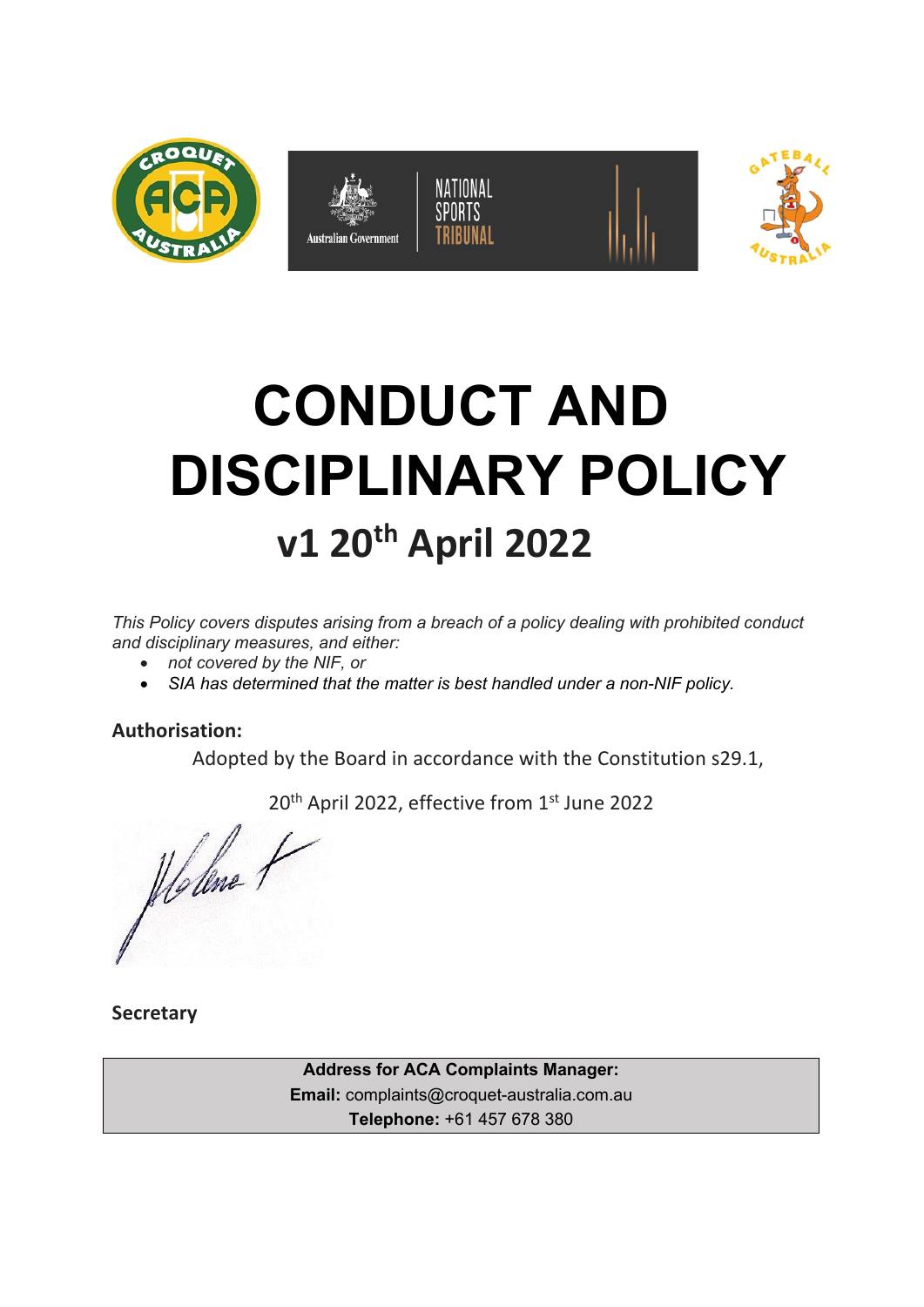# **Contents**

| 1. |  |  |  |  |
|----|--|--|--|--|
| 2. |  |  |  |  |
| 3. |  |  |  |  |
| 4. |  |  |  |  |
| 5. |  |  |  |  |
| 6. |  |  |  |  |
| 7. |  |  |  |  |
| 8. |  |  |  |  |
| 9. |  |  |  |  |
|    |  |  |  |  |
|    |  |  |  |  |
|    |  |  |  |  |
|    |  |  |  |  |
|    |  |  |  |  |
|    |  |  |  |  |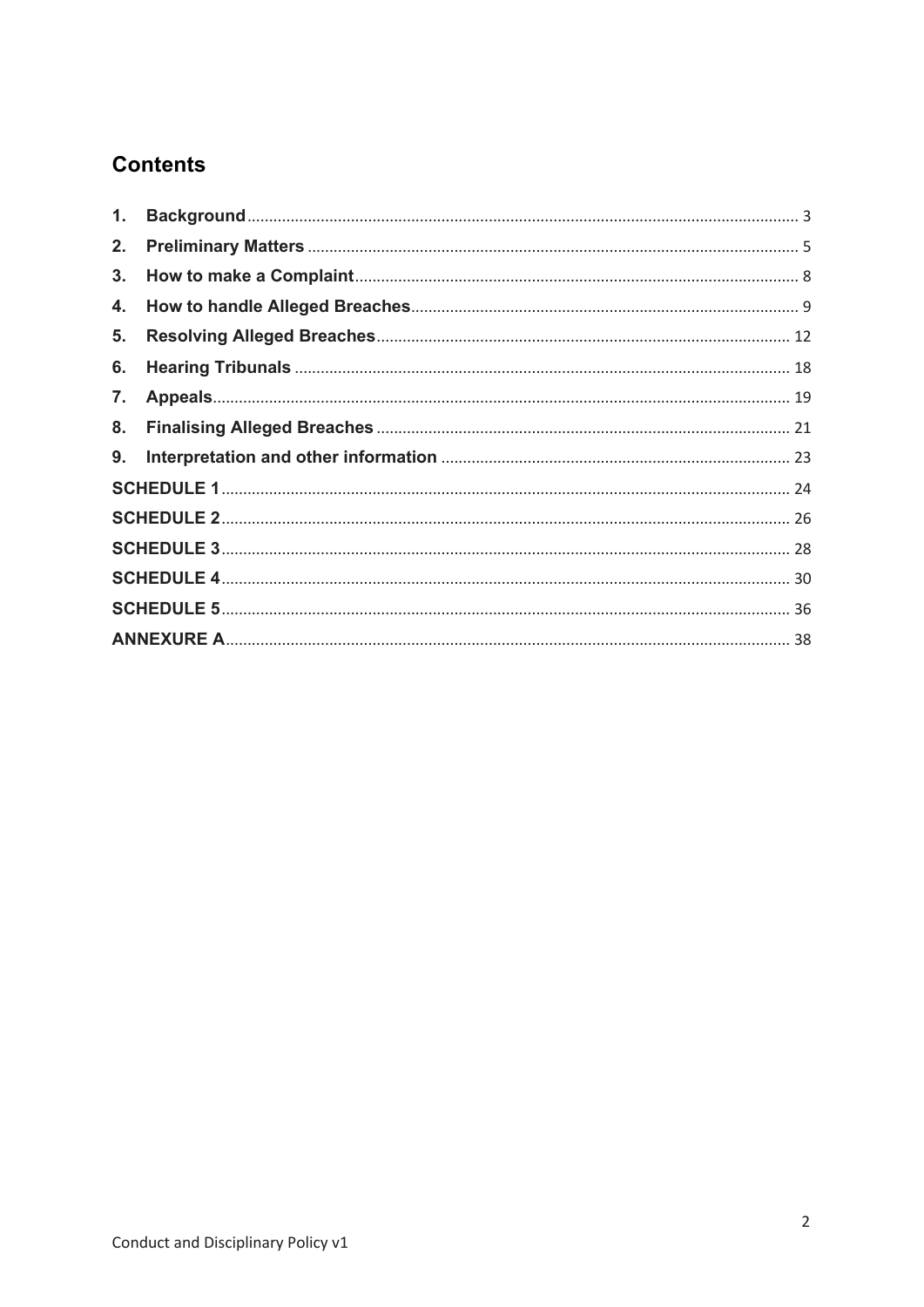# **1. Background**

## 1.1. This Policy:

- (a) Sets out the processes for resolving conduct and disciplinary disputes arising from an individual or organisation breaching an Eligible Policy of the Sport;
- (b) Can be adopted at the Australian Croquet Association Inc (ACA), Member Organisation and Affiliate level without amendment; and
- (c) Does not cover conduct and disciplinary matters arising under policies that form part of the National Integrity Framework.

## 1.2. Definitions

In this Policy the following words have the corresponding meaning:

**ACA** means Australian Croquet Association Inc., trading as Croquet Australia and Gateball Australia.

**Affiliate** means a member of a Member Organisation that is an incorporated association or company, including (as applicable) clubs, districts, regions and zones.

**Alleged Breach** has the meaning given in clause 2.1.

**Alternative Dispute Resolution** is a collective term for processes, such as mediation, to resolve disputes without the need for arbitration that will be applied to resolve the Alleged Breach in accordance with clause.

**Appeals Tribunal** means the appeals tribunal established under clause 7, being either the NST Appeals Division or an Internal Appeals Tribunal as provided in this Policy.

**Breach Offer** means the procedure set out in clause 5.4.

**Complainant** means one or more persons who makes a Complaint about an Alleged Breach by a Respondent in accordance with this Policy.

**Complaint** has the meaning set out in clause 2.2.

**Complaint Form** means the complaint form included in Schedule 1.

**Complaints Manager** means the person appointed by a Sport Organisation to manage Alleged Breaches under this Policy, who must not be the same person as the Decision Maker for the relevant Alleged Breach.

**Decision Maker** means the person appointed by a Sport Organisation to make certain decisions in relation to the resolution of Alleged Breaches under this Policy, who must not be the same person as the Complaints Manager for the relevant Alleged Breach.

**Disciplinary Action** has the meaning set out in clause.

**Eligible Policy** means the constitution and all by-laws, rules, regulations, policies and procedures (howsoever named) and directions of a Sport Organisation except:

(a) The policies that form part of the National Integrity Framework;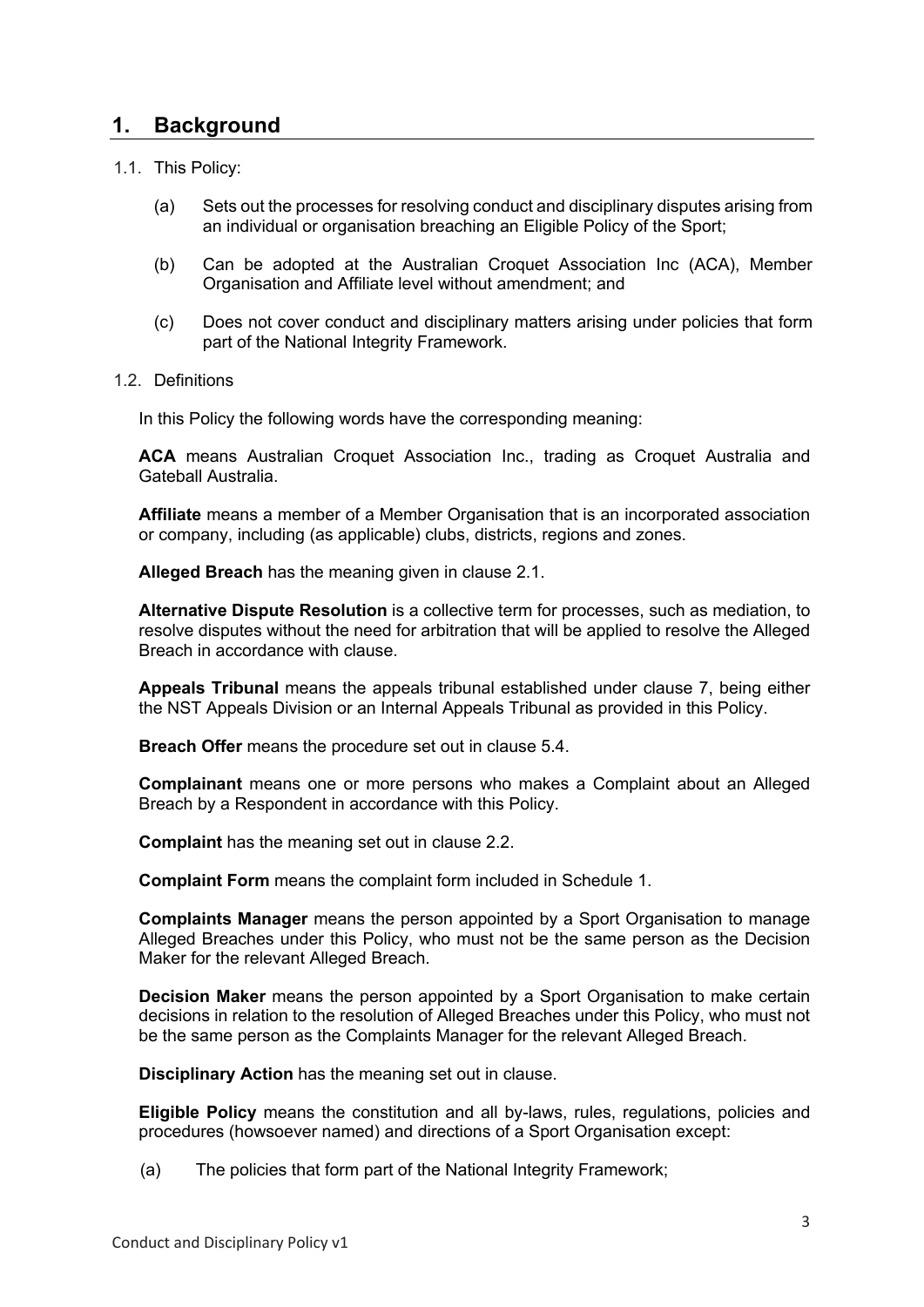- (b) The Personal Grievances Policy; and
- (c) Any other policy in respect of which a Sport Organisation expressly excludes the application of this Policy.

**Hearing Tribunal** means the first instance tribunal established under clause 6, being either the NST General Division or an Internal Tribunal as provided in this Policy.

**Internal Appeals Tribunal** means an internal appeals tribunal established by a Sport Organisation under clause 7.

**Internal Tribunal** means an internal hearing tribunal established by a Sport Organisation under clause 6.

**Legal Practitioner** is a person holding a current practising certificate as a lawyer or barrister in any Australian jurisdiction.

**Member** means a member of ACA or other Sport Organisation admitted in any category of membership in accordance with the provisions of the ACA Constitution or the Sport Organisation Constitution, as the case may be.

**Member Organisation** means a sporting organisation that is a member of ACA in accordance with the provisions of the ACA Constitution.

**National Integrity Framework** means the set of "National Integrity Framework" integrity policies produced by Sport Integrity Australia from time to time.

**NST** means the National Sports Tribunal established under the NST Legislation.

**NST Eligible Matter** means an Alleged Breach that is a kind of dispute that falls within the jurisdiction of the NST.

**NST Excluded Matter** means an Alleged Breach that is a kind of dispute that is expressly excluded from the NST's jurisdiction.

**NST Legislation** means the *National Sports Tribunal Act 2019* (Cth) (**NST Act**), and any legislative instruments made under the NST Act as may be in force from time to time, including the *National Sports Tribunal Rule 2020* (Cth), *National Sports Tribunal (Practice and Procedure) Determination 2021* (Cth) and *National Sports Tribunal Act 2019 - Principles for Allocating a Member to a Dispute 2020*

**Personal Grievance** means any type of interpersonal conflict or dispute between two or more people (including individuals and body corporates) that does not concern or allege a breach of an Eligible Policy.

**Policy** means this Conduct and Disciplinary Policy, including any schedules and annexures.

**Process** means the chosen process for resolving an Alleged Breach under this Policy, with each option outlined in clause 5, including Alternative Dispute Resolution, Warning Procedure and Breach Offer.

**Protected Disclosure** means, where a Sport Organisation is a "regulated entity" under the whistleblower laws in the *Corporations Act 2001* (Cth), a disclosure of information to the Sport Organisation that qualifies for protection under those laws.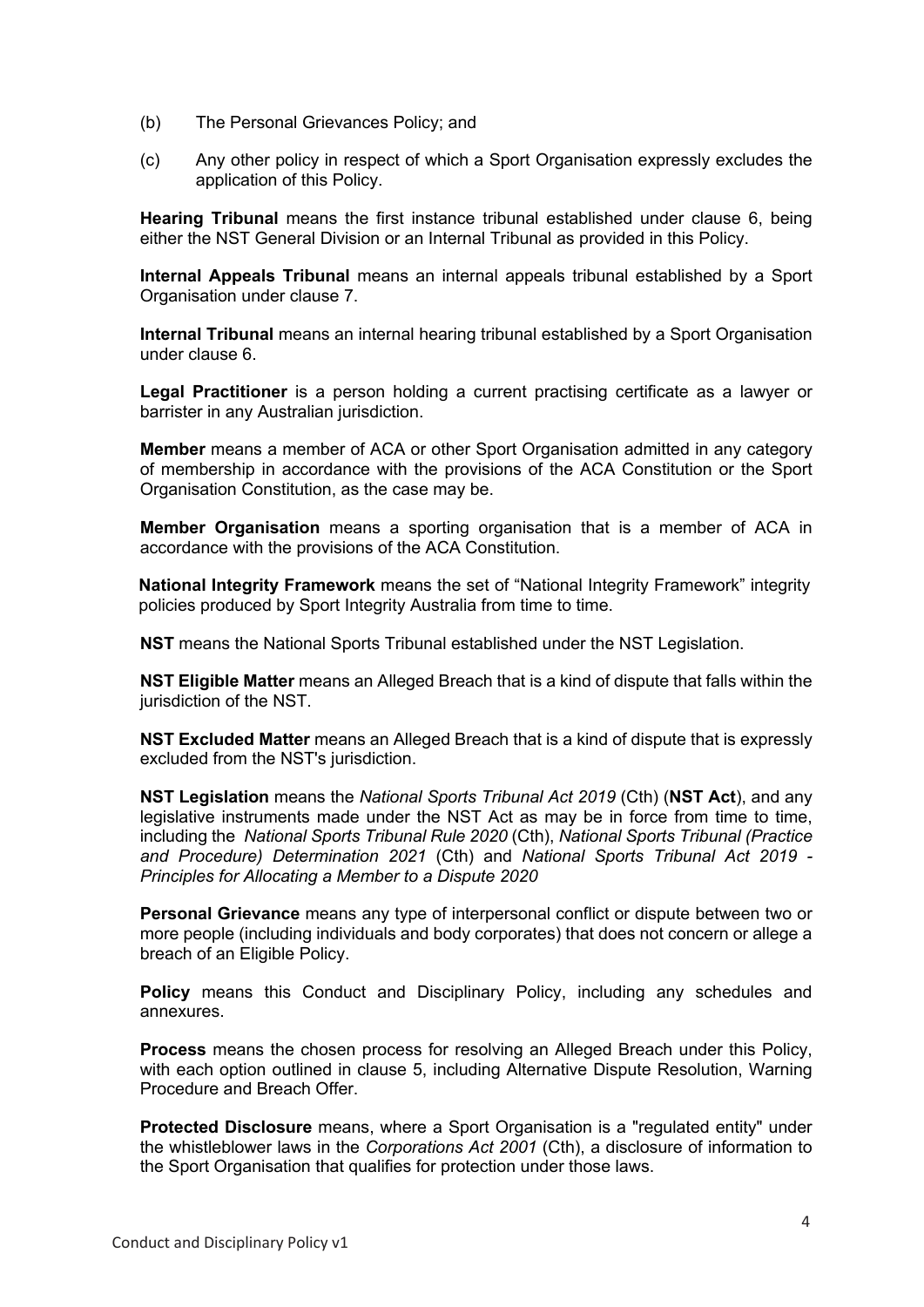**Provisional Action** means action taken in accordance with clause 4.6.

**Respondent** means the person(s) who is alleged to have breached an Eligible Policy and is the subject of an Alleged Breach, and who must be within a category of person listed in clause 2.5.

**Sanction** means a sanction imposed on a Respondent for breaching an Eligible Policy in accordance with clause 5.6.

**Sport** means the sports of Croquet and Gateball and a reference to Sport means collectively ACA, Member Organisations and Affiliates.

**Sport Organisation** means Australian Croquet Association Inc., trading as Croquet Australia and Gateball Australia, or a particular Member Organisation or Affiliate that has adopted this Policy.

**Vulnerable Person** means a person who is (a) under the age of 18; or (b) aged 18 or over but is or may be unable to take care of themselves, or is unable to protect themselves against harm or exploitation by reason of age, illness, trauma or disability or any other reason.

**Warning Procedure** means the procedure set out in clause 5.3.

**Whistleblower Policy** means a policy which is compliant with the requirements of section 1317AI(1) of the *Corporations Act 2001* (Cth).

## **2. Preliminary Matters**

#### 2.1. **What is an Alleged Breach?**

An Alleged Breach is an allegation or information that a person has breached an Eligible Policy and includes both a Complaint and Disciplinary Action.

#### 2.2. **What is a Complaint?**

A Complaint means a complaint lodged with a Sport Organisation in accordance with clause 3.1.

#### 2.3. **What is Disciplinary Action?**

- (a) Disciplinary Action means action brought against or proposed to be brought against a Respondent by the Sport Organisation, alleging a breach of one or more of its Eligible Policies.
- (b) Disciplinary Action may arise from the Sport Organisation becoming aware of allegations against, or information concerning, a Respondent by any manner, including via a Complaint.

#### 2.4. **What is not an Alleged Breach?**

An Alleged Breach does not include an allegation or information:

- (a) Covered by any of the policies that form part of the National Integrity Framework;
- (b) That constitutes a Protected Disclosure;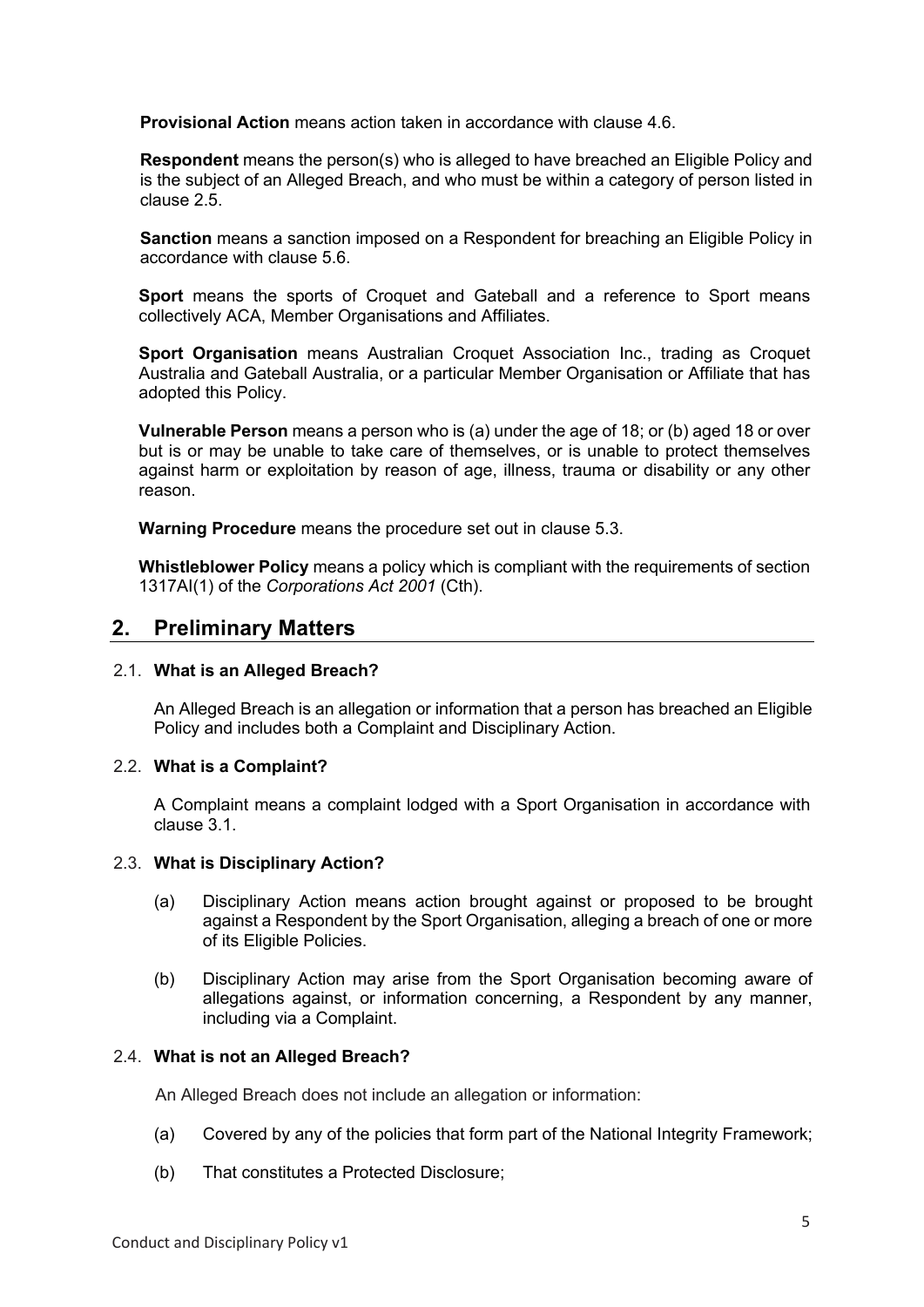- (c) That is solely a Personal Grievance;
- (d) That is mischievous, vexatious or knowingly untrue;
- (e) Where the proposed respondent is excluded by clause 2.6; or
- (f) That does not refer to a breach of an Eligible Policy.

#### 2.5. **Who can be a Complainant?**

A Complainant can be any person or organisation, including ACA or a Sport Organisation, who has information that an Alleged Breach of an Eligible Policy has occurred.

## 2.6. **Who can be a Respondent?**

- (a) A Respondent must be:
	- (i) A Member;
	- (ii) ACA or other Sport Organisation; or
	- (iii) A person or organisation otherwise bound by the Eligible Policy they are alleged to have breached.
- (b) A Respondent cannot be:
	- (i) A person that is neither a Member nor bound by the Eligible Policy they are alleged to have breached; or
	- (ii) A person that the relevant Sport Organisation has no legal jurisdiction over.
- (c) A person or organisation who was bound by the Eligible Policy that they are alleged to have breached at the time that they allegedly committed the breach, who would otherwise cease to have been bound by that Eligible Policy, may still be a Respondent if they were bound by this Policy at the time the Complaint was made or when they became aware that a complaint may be made against them.
- (d) Once a Complaint has been made under this Policy, the Respondent will continue to be bound by this Policy and the relevant Eligible Policies in respect of the Complaint until the Process with respect to that Complaint has been finalised in accordance with this Policy.
- (e) A Respondent cannot be a person or organisation that ACA or a Sport Organisation has no jurisdiction over.

## 2.7. **Standard of Proof**

- (a) The standard of proof that applies to all decisions made under this Policy (including by a Hearing Tribunal) is "balance of probabilities".
- (b) For a Hearing Tribunal to find something has been proven on the balance of probabilities, it must be satisfied that on the evidence put before it the alleged fact or matter is more probable than not. In reaching this conclusion, the Hearing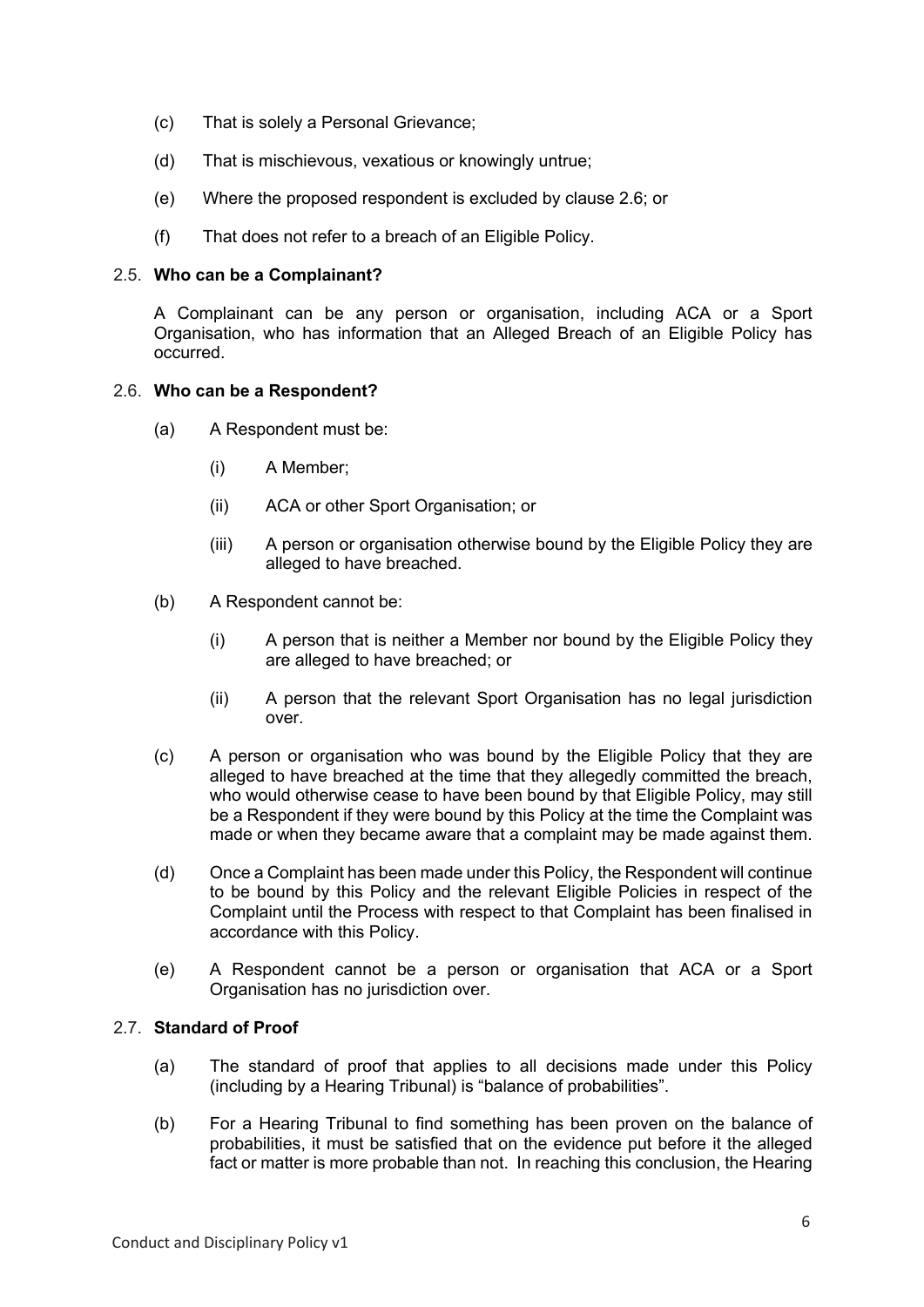Tribunal must take into account all relevant factors including the impact of the potential sanctions that may be imposed if the allegations are proven.

## 2.8. **Confidentiality**

- (a) All Alleged Breaches (and all information disclosed in relation to them), will be kept confidential by the Sport Organisation, and will not be disclosed to any third parties, except as provided in this clause.
- (b) A Sport Organisation may make the following disclosures:
	- (i) To the parties to an Alleged Breach (Respondent and the Complainant) to ensure a fair process;
	- (ii) To any person to facilitate the proper handling of the Alleged Breach, including any Provisional Action, under this Policy;
	- (iii) To external agencies so they can deal with the alleged conduct (e.g., Sport Integrity Australia, law enforcement or regulatory authorities, a child protection agency, State/Territory fair trading authority, the Australian Securities & Investments Commission);
	- (iv) To Members or other Sport Organisations to inform them of relevant Sanctions or Provisional Action imposed;
	- (v) To any third party for the primary purpose of:
		- (A) Preventing or lessening a risk to the safety, health or wellbeing of a person; or
		- (B) Protecting children participating in a sport; or
		- (C) Protecting the safety of participants in a sport; and
	- (vi) As required by law, any court or the NST.

#### 2.9. **Failure to cooperate**

- (a) Persons bound by this Policy must cooperate fully with the Process chosen to resolve an Alleged Breach.
- (b) The Decision Maker, an investigator or a Hearing Tribunal or Appeals Tribunal may draw an inference adverse to the Respondent based on a Respondent's failure or refusal, after a request has been made in a reasonable time in advance, to answer any relevant question and/or participate in the relevant chosen Process. The Respondent must be made aware of such an inference being drawn in relation to any particular allegation forming part of an Alleged Breach.

## 2.10.**Vulnerable Persons**

(a) Where a Complainant or Respondent is a Vulnerable Person, the parent or guardian of the Vulnerable Person may act on behalf of the Vulnerable Person and accompany them throughout any Process, including at any interview, Alternative Dispute Resolution process, or Hearing Tribunal or Appeals Tribunal.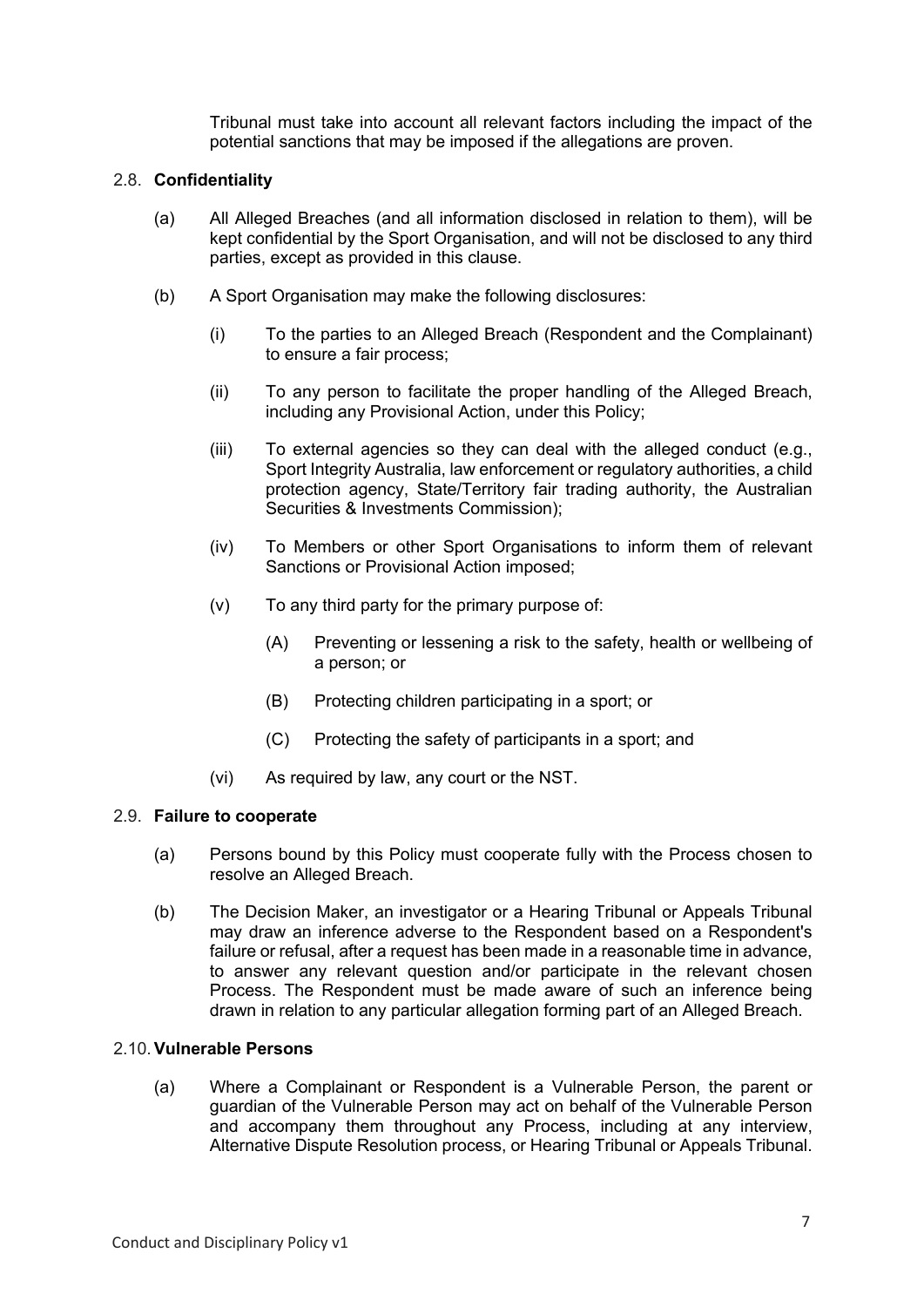- (b) ACA and Sport Organisations will have regard to the guide entitled "Complaint Handling Guide: Upholding the rights of children and young people" issued by the National Office for Child Safety in managing Complaints made on behalf of or involving Vulnerable Persons, currently available at Complaint Handling Guide: Upholding the rights of children and young people (pmc.gov.au), or such other guide that may replace it.
- (c) This clause is at all times subject to clauses 6.1(b) and 6.2(b) of this Policy and clause 14(d) of Schedule 4.

## **3. How to make a Complaint**

## 3.1. **Submitting a Complaint**

- (a) A person or organisation (including a Sport Organisation) may submit a Complaint by completing the Complaint Form located at Schedule 1 and submitting it to the Sport Organisation at the email address located on the front cover of this Policy, as soon as reasonably possible following the Alleged Breach.
- (b) A Complaint Form may only be submitted on behalf of ACA or other Sport Organisation by the Executive Officer or Secretary of the organisation.
- (c) A Complaint Form may be submitted by a parent or guardian on behalf of a Vulnerable Person.
- (d) A Complaint Form must be completed in full at the time of submission. Where it is not, the Sport Organisation is not obliged to process the Complaint. The Sport Organisation must return an incomplete Complaint Form to the Complainant.
- (e) The Complaints Manager must send the Complainant an acknowledgement of receipt, once a fully completed Complaint Form is submitted.

## 3.2. **Withdrawing a Complaint**

- (a) A Complainant may withdraw their Complaint at any time before a finding under clause 5.1.
- (b) Withdrawing a Complaint must be done by writing to the relevant Complaints Manager from the same contact address used in the Complaints Form, or another contact address that has been previously notified to the Complaints Manager.

## 3.3. **Commencing Disciplinary Action**

- (a) Where the Sport Organisation is advised or becomes aware of an allegation or considers that a Respondent has breached an Eligible Policy, it may commence Disciplinary Action.
- (b) Information or allegations leading to the Sport Organisation commencing Disciplinary Action under clause 3.3(a) may arise in any manner other than through lodgement of a Complaint Form.
- (c) The Sport Organisation is not obliged to undertake Disciplinary Action in response to any information or allegations under this clause.

## 3.4. **Who is the Proper Recipient?**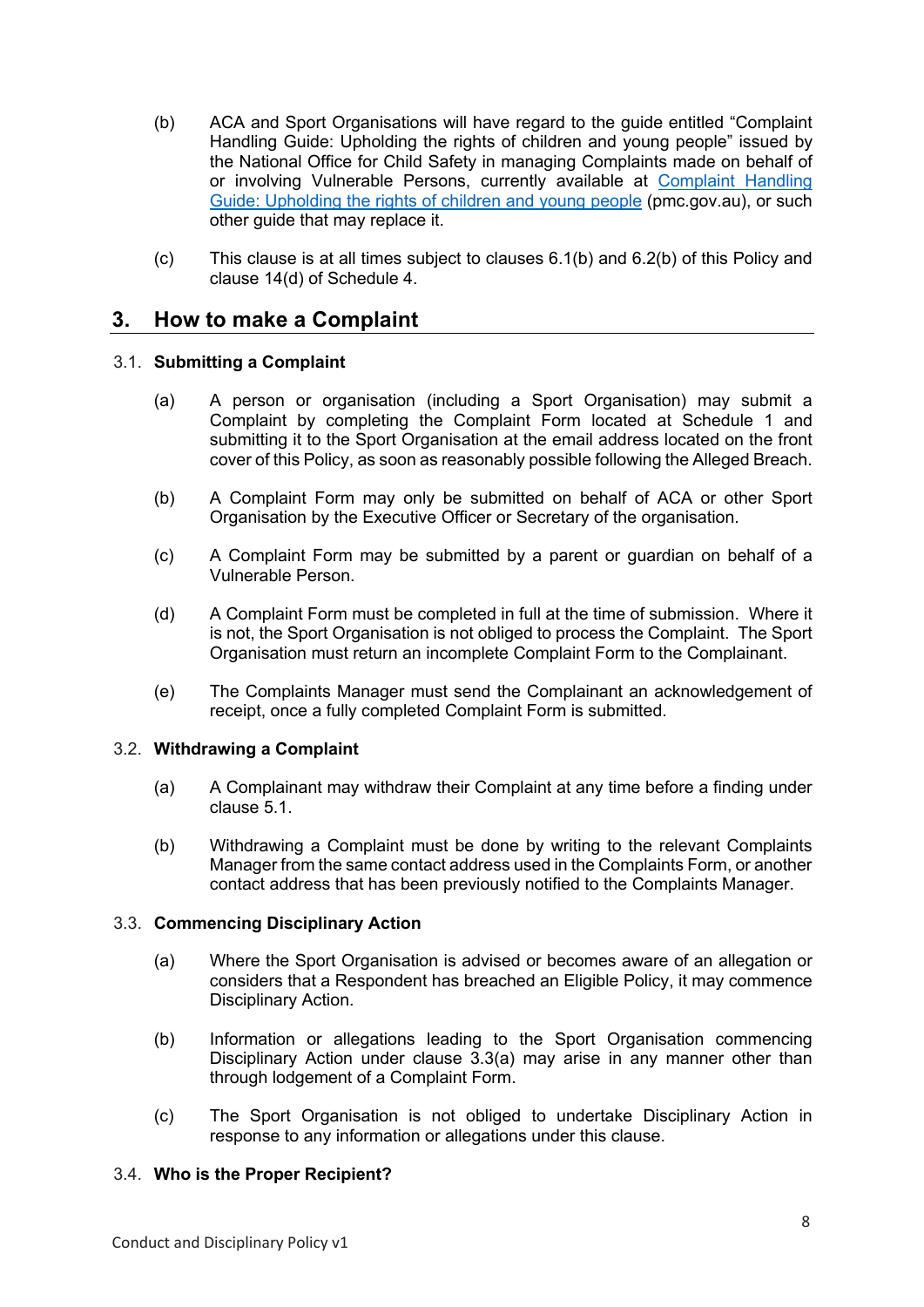- (a) A Complaint must be submitted at, and Disciplinary Action commenced at, the level of the Sport at which the allegations the subject of the Alleged Breach occurred.
- (b) For the purposes of clause 3.4(a), allegations the subject of an Alleged Breach occur at the:
	- (i) National level where they relate to behaviour, an incident or circumstances that occurred at or involve individuals operating at the national level;
	- (ii) State level where they relate to behaviour, an incident or circumstances that occurred at or involve individuals operating at the State level; or
	- (iii) Affiliate level where they relate to behaviour, an incident or circumstances that occurred at or involve individuals operating at the Affiliate level.
- (c) The Complaints Manager may, upon receipt of a Complaint or information that may lead to Disciplinary Action, seek to refer it to a more appropriate level of the Sport in accordance with clause 4.4(d).
- (d) Alleged Breaches shall be dealt with by the level of the Sport at which they occurred unless referred by an Affiliate to a Member Organisation, or Member Organisation to ACA, and accepted by the Member Organisation or ACA in their absolute discretion.
- (e) Where a request is made to refer an Alleged Breach under clause 4.4(d), the Member Organisation or ACA must consider:
	- (i) Any conflict of interest that may arise regarding resolution at the Affiliate/ State level;
	- (ii) The nature and seriousness of the Alleged Breach;
	- (iii) The length of time the Alleged Breach has been unresolved; and
	- (iv) Whether the Affiliate or Member Organisation has made reasonable efforts to resolve the Alleged Breach.
- (f) A Member Organisation or ACA is not obliged to deal with an Alleged Breach that occurred at a lower level of the Sport. In such instances, they may:
	- (i) Refer a Complainant to the correct level; or
	- (ii) Forward the information concerning potential Disciplinary Action to the relevant Member Organisation or Affiliate.

## **4. How to handle Alleged Breaches**

## 4.1. **Initial Threshold Questions**

(a) Upon receipt of a Complaint Form or information that may lead to Disciplinary Action, the Complaints Manager must initially determine whether it: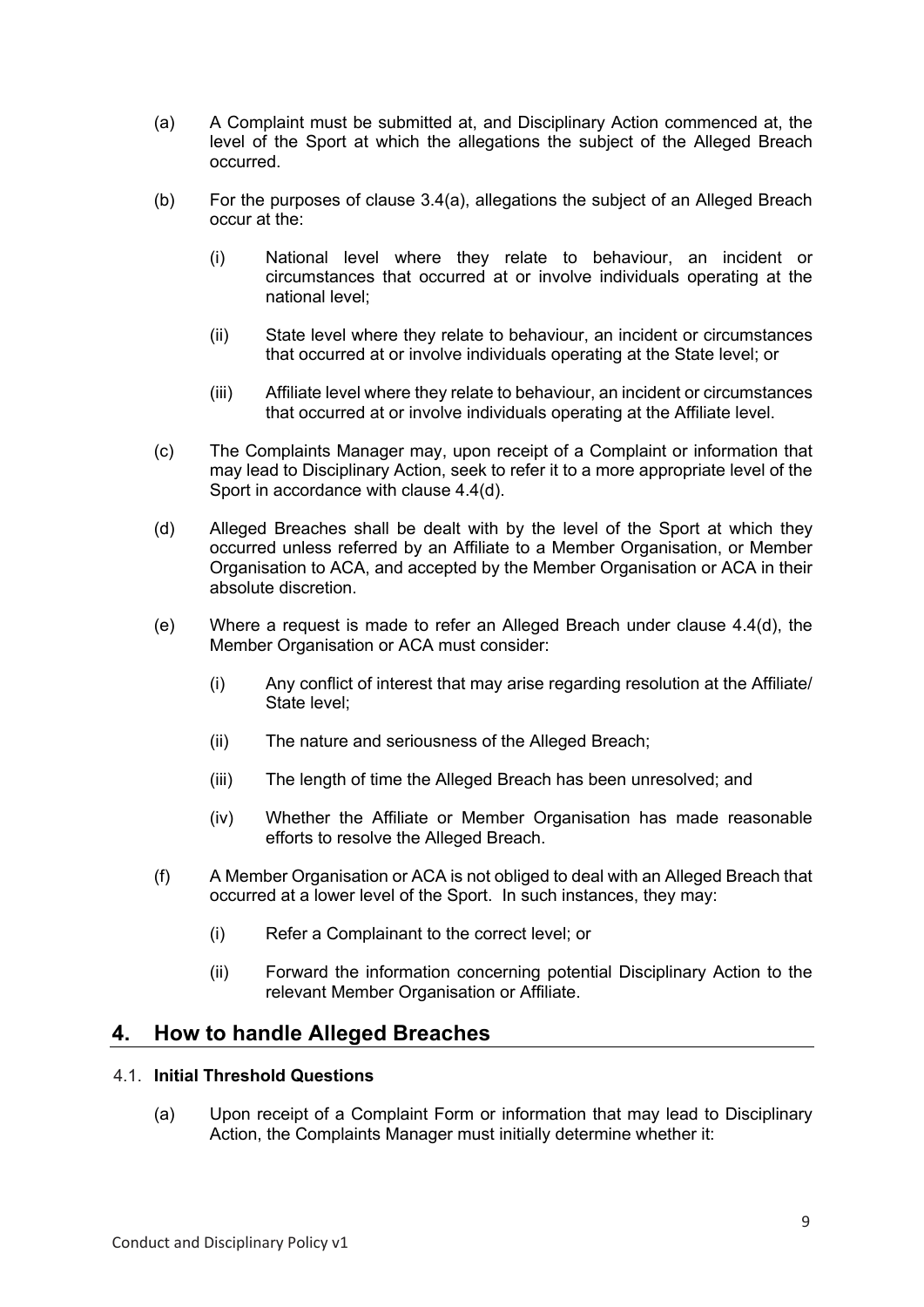- (i) Is covered by a policy that forms part of the National Integrity Framework, in which case it should be reported to the ACA National Integrity Manager;
- (ii) Is a Protected Disclosure, in which case it must be dealt with under the relevant Sport Organisation Whistleblower Policy and the Complainant or discloser notified under clause **Error! Reference source not found.**;
- (iii) Is solely a Personal Grievance;
- (iv) Is mischievous, vexatious or knowingly untrue;
- (v) Involves a proposed respondent who is excluded by clause 2.6; or
- (vi) Does not refer to a breach of an Eligible Policy

#### (the **Initial Threshold Questions**).

(b) In the case of clause  $4.1(a)(i)$ , the process under this Policy is suspended unless and until the matter is referred back to the Sport Organisation for resolution under this Policy. In the case of clause  $4.1(a)(ii)$  to (vi), the process under this Policy is permanently discontinued.

#### 4.2. **Investigation**

- (a) At any time after determining that the Initial Threshold Questions are not satisfied, a Sport Organisation may undertake an assessment and may collect further information to determine if an Alleged Breach has occurred.
- (b) An assessment may be conducted in such manner as determined by the relevant Sport Organisation in its absolute discretion. The Sport Organisation may, on the basis of the assessment, make findings as to whether the Standard of Proof has been met in respect of the Alleged Breach.
- (c) This assessment may or may not involve formal interviews and collection of additional evidence at the discretion of the Complaints Manager.

#### 4.3. **Initial Assessment - Disciplinary Action**

At any time after determining that the Initial Threshold Questions are not satisfied, the Complaints Manager must determine whether the Sport Organisation will:

- (a) Proceed with Disciplinary Action under a Process in clause 5;
- (b) Undertake Provisional Action under clause 4.6; or
- $\text{(c)}$  Refer the matter to a different level of the Sport under clause 3.4(c).

Clause 4.4 does not apply to Disciplinary Action.

#### 4.4. **Initial Assessment - Complaint**

- (a) The Complaints Manager must determine whether a complaint:
	- (i) Was lodged using a fully completed Complaint Form; and
	- (ii) Is a Complaint for the purposes of this Policy,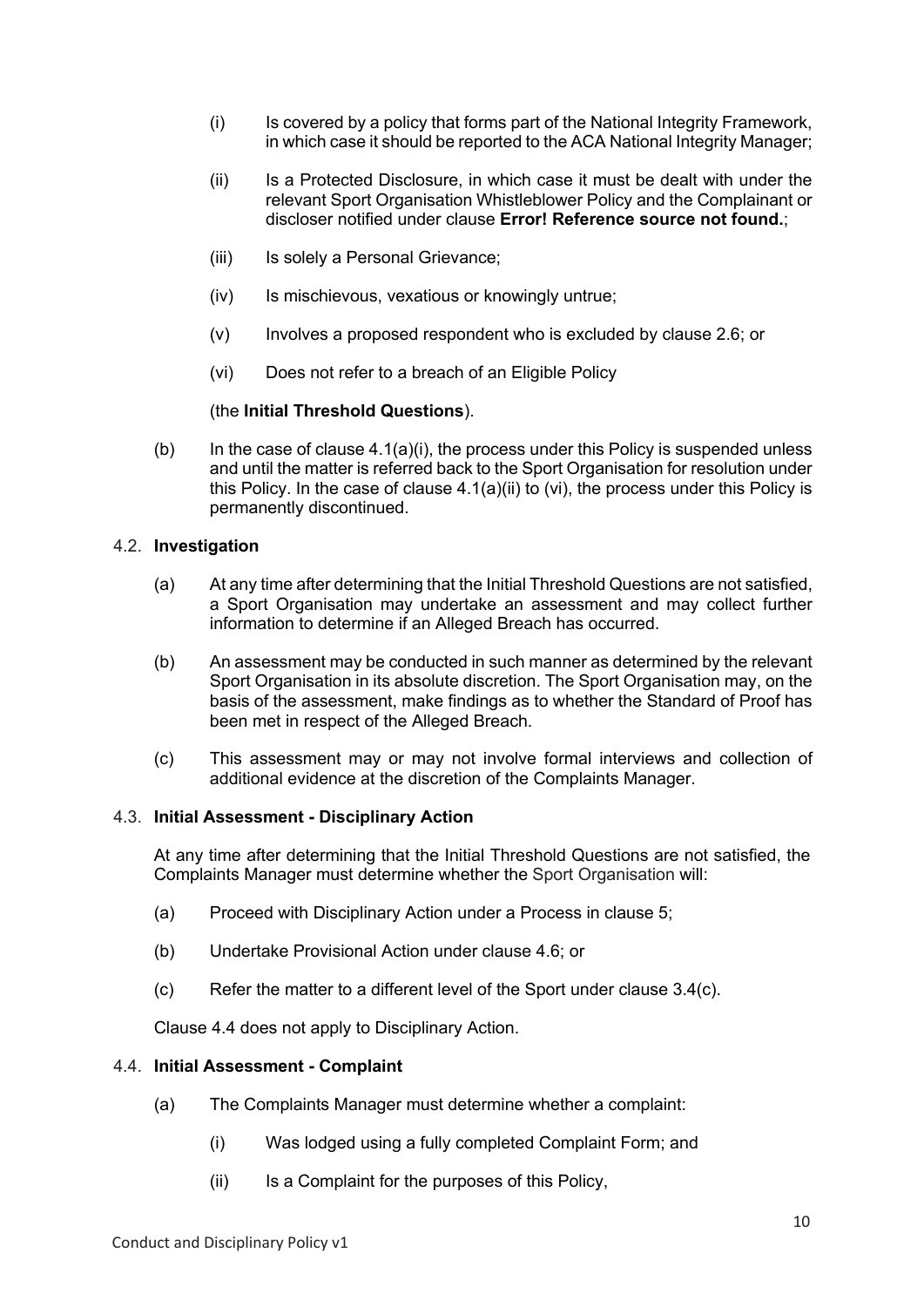#### (the **Initial Assessments**).

- (b) The Complaints Manager has absolute discretion to determine whether a Complaint is excluded under clause 2.4, and their decision will be final and binding. In making a determination under this clause, the Complaints Manager may seek any further information, or make such further enquiries, as necessary.
- (c) If either of the Initial Assessments are not satisfied, the Complaints Manager must proceed to clause **Error! Reference source not found.**(a)(ii).
- (d) If both the Initial Assessments are satisfied, the Complaints Manager must determine whether the Complaint has been submitted to the correct level of the Sport, considering the factors outlined in clause 3.3(b), and then (if yes) proceed to clause 5.1 or (if not) clause 3.3(c).

## 4.5. **Notification to Parties**

- (a) If the Complaint:
	- (i) Satisfies any of the Initial Threshold Questions, the Complaints Manager must notify the Complainant of the applicable procedure to be used by the relevant Sport Organisation to deal with the Complaint; or
	- (ii) Does not satisfy the Initial Assessment, the Complaints Manager must notify the Complainant of the defect(s) in the complaint, and whether or not it can proceed under this Policy after modification of the complaint,

as soon as reasonably possible after the Complaints Manager determines the Initial Threshold Questions.

- (b) The Complaints Manager will communicate with the Complainant and the Respondent at appropriate times to keep them informed until a Process is chosen under clause 5.1 or no Process is to be taken against the Alleged Breach, and may at any appropriate stage:
	- (i) notify the Respondent that a Complaint has been received and is being assessed; and/or
	- (ii) notify the Respondent that a potential breach of an Eligible Policy is being assessed.

## 4.6. **Provisional Action**

- (a) Where an Alleged Breach makes allegations concerning conduct that in the Complaints Manager's opinion:
	- (i) Has resulted in or may result in, or cause, serious criminal charges (that is, a charge under any Commonwealth or State/Territory criminal law that is punishable by imprisonment for a maximum period of five years or more) to be laid against the Respondent; and/or
	- (ii) Suggests there is a further or ongoing risk of harm being suffered by one or more persons involved in the Sport,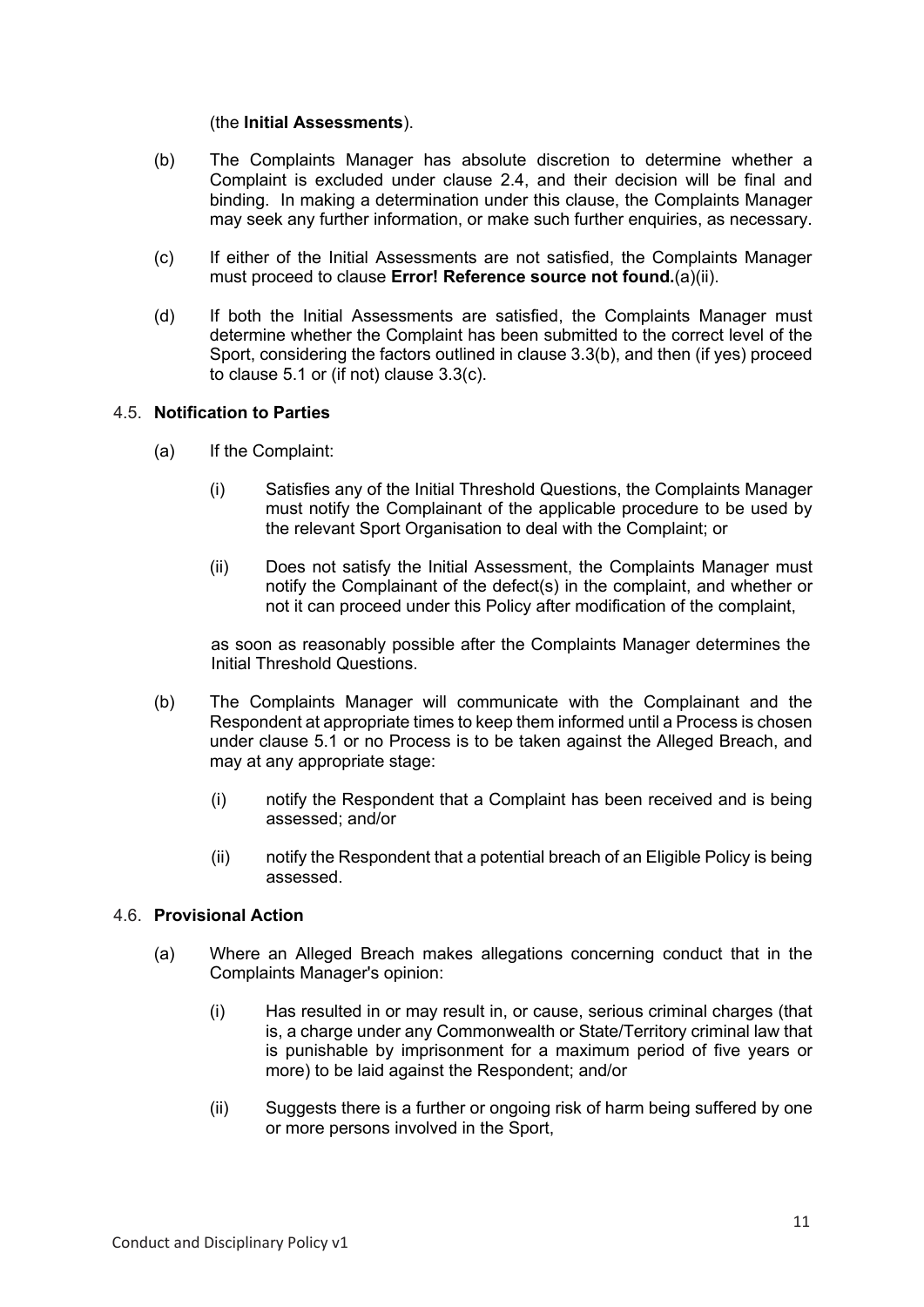the Complaints Manager may refer the Alleged Breach to the Decision Maker to determine, in the Decision Maker's absolute discretion, whether any Provisional Action(s) will be undertaken by a Sport Organisation. The Complaints Manager will ensure that the Sport Organisation implements the Provisional Action as soon as reasonably possible.

- (b) Provisional Action includes, but is not limited to, suspension, restriction of duties or temporary redeployment, suspension or restriction of rights, privileges or benefits, or any other action(s) at the discretion of the Decision Maker, including seeking advice from the ACA.
- (c) In the event that Provisional Action is imposed a Respondent may seek to have that decision reviewed only by an expedited hearing convened in accordance with clause 6. An expedited hearing convened under this clause shall only consider the decision to impose the Provisional Action and will not consider the merits of the Alleged Breach.

# **5. Resolving Alleged Breaches**

## 5.1. **Determine chosen Process**

- (a) After conducting its assessment of the Alleged Breach, the relevant Sport Organisation will:
	- (i) Make findings as to whether, to the requisite Standard of Proof, the Alleged Breach is:
		- (A) Substantiated;
		- (B) Unsubstantiated; or
		- (C) Unable to be substantiated;
	- (ii) Make a determination as to the Process to be applied to attempt to resolve the Alleged Breach under this clause 5, which will be:
		- (A) Alternative Dispute Resolution;
		- (B) Warning Procedure; or
		- (C) Breach Offer,

as well as whether External Referral is appropriate.

- (b) The Complaints Manager has sole and absolute discretion to determine the chosen Process under this clause 5.1, however may consult with other representatives of ACA (including the Decision Maker) as required.
- (c) The Complaints Manager may, at their absolute discretion, seek further information from any person, including conducting further investigation under clause 4.2.
- (d) The Complaints Manager is responsible for communicating with the Complainant, Respondent, ACA and/or Sport Organisations (where applicable) and for ensuring that the Process is implemented.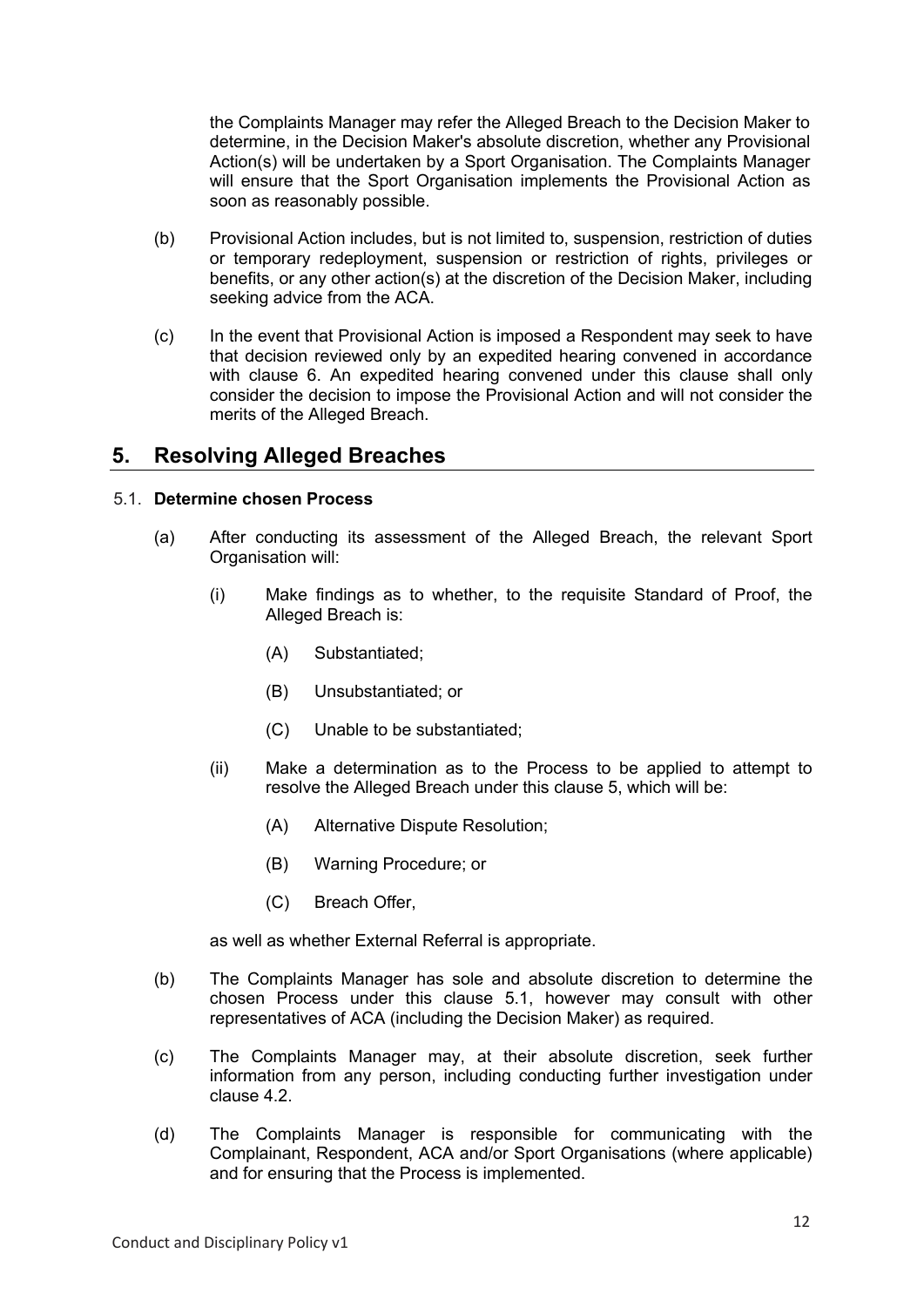(e) The Complaints Manager may at any time externally refer the Alleged Breach in accordance with clause 5.5.

## 5.2. **Alternative Dispute Resolution**

- (a) If the Complaints Manager considers the Alleged Breach may appropriately be resolved through Alternative Dispute Resolution, they may:
	- (i) For Complaints, seek the consent of both the Complainant and Respondent in writing; or
	- (ii) For Disciplinary Action, seek the consent of the Respondent in writing.
- (b) If the necessary parties under clause 5.2(a) agree to Alternative Dispute Resolution and:
	- (i) The Alleged Breach is at Affiliate or State level, the relevant Complaints Manager must:
		- (A) Seek the consent of ACA to refer the Alleged Breach to mediation, conciliation or case appraisal in the NST and, if given, ACA will:
			- 1. Refer the matter if it is an NST Eligible Matter; or
			- 2. Apply to the NST CEO for approval if neither an NST Eligible or NST Excluded Matter, failing which it will be dealt with under clause  $5.2(b)(i)(B)$ ; or
		- (B) If the consent of ACA is not given, or if the NST cannot deal with the matter, refer the Alleged Breach to internal or external mediation or conciliation.
	- (ii) The Alleged Breach is at national level, the ACA Complaints Manager must:
		- (A) If an NST Eligible Matter, refer the Alleged Breach to mediation, conciliation or case appraisal in the NST; or
		- (B) If neither an NST Eligible or NST Excluded Matter, apply to the NST CEO for approval to refer the Alleged Breach to mediation, conciliation or case appraisal in the NST, failing which it will be dealt with under clause 5.2(b)(ii)(C); or
		- (C) If the NST cannot deal with the matter, refer the Alleged Breach to internal or external mediation or conciliation.
- (c) ACA is responsible for making the application for Alternative Dispute Resolution at the NST. The application fee may be paid by one party, or by the parties together, apportioned as agreed between them. Service Charges may also be payable to the NST, which will be negotiated as between the parties to the dispute and the NST, and determined by the NST CEO.
- (d) Where the Alternative Dispute Resolution process is facilitated by a Sport Organisation or external provider, payment for the facilitator's fee will be agreed before the process commences and will be apportioned evenly between the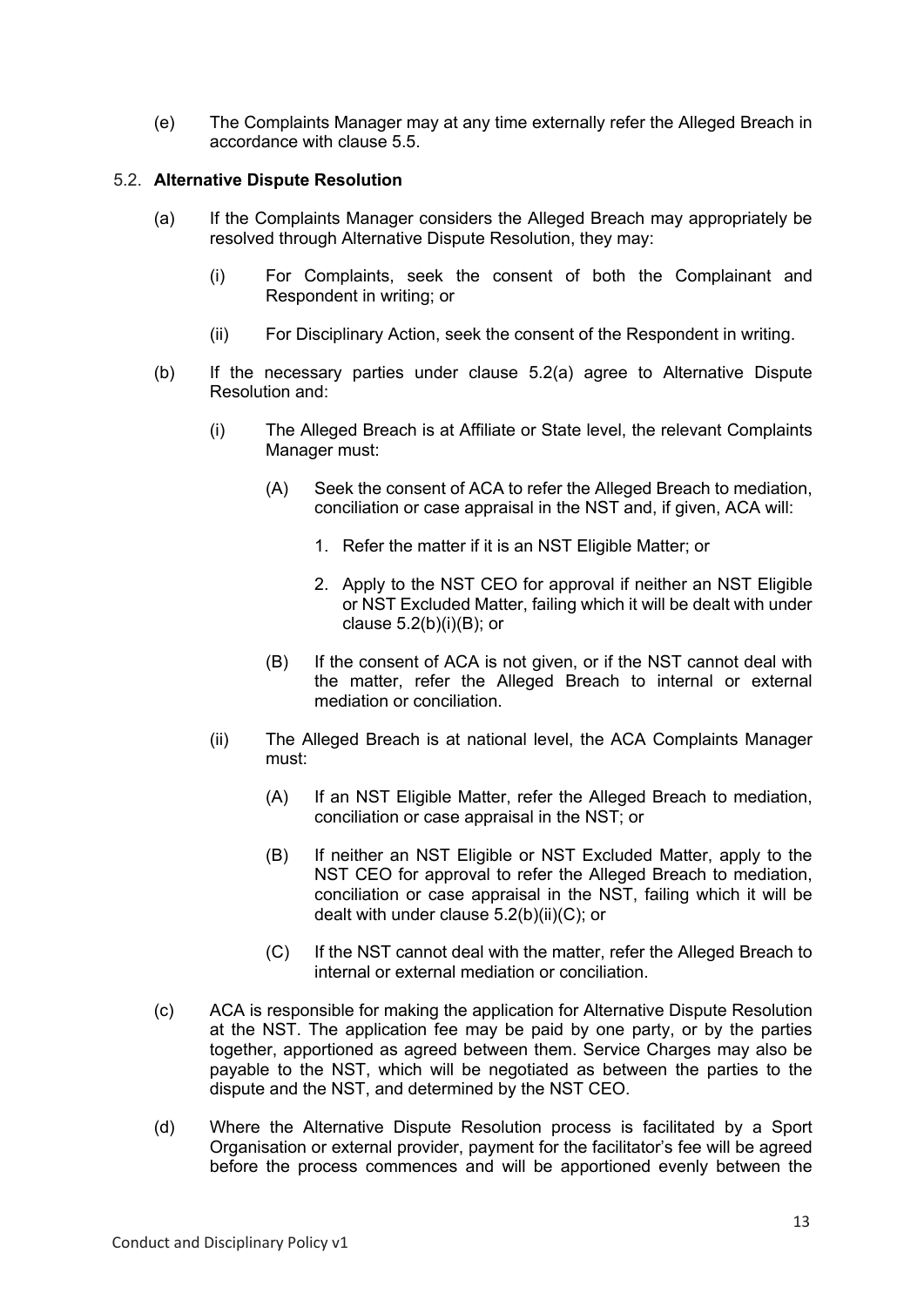parties (unless otherwise agreed between the parties). The process will be undertaken in accordance with the rules prescribed by the Sport Organisation or external provider.

- (e) If the Alleged Breach is resolved through Alternative Dispute Resolution under this clause, the Complaints Manager must proceed to clause 8.3.
- $(f)$  If:
	- (i) Either the Complainant or Respondent does not consent to Alternative Dispute Resolution;
	- (ii) The Alleged Breach is not an appropriate matter for Alternative Dispute Resolution; or
	- (iii) Alternative Dispute Resolution does not resolve the Alleged Breach,

the Complaints Manager must choose another Process under this Policy.

(g) Notwithstanding anything in this Policy, the Complaints Manager may, at any time with the consent of each of the Respondent and the Sport Organisation (if Disciplinary Action) or the Respondent, Complainant and Sport Organisation (if a Complaint), refer the Alleged Breach for Alternative Dispute Resolution in accordance with clause 5.2(b).

## 5.3. **Warning Procedure**

- (a) The Warning Procedure may only be chosen where an Alleged Breach concerns conduct that, in the opinion of the Decision Maker:
	- (i) Is of a minor nature; and
	- (ii) If established, would likely only result in a warning being issued to the Respondent.
- (b) The Decision Maker may, in their absolute discretion, require the Complaints Manager to seek further information from any person, including by conducting further investigation under clause 4.2.
- (c) The Complaints Manager must notify the Respondent of the conduct, using the template letter set out in item 1 of Schedule 2. The letter must contain the following information:
	- (i) Details of the conduct and how it is alleged to have breached an Eligible Policy, including the section(s) of the Eligible Policy allegedly breached;
	- (ii) That, without the Sport Organisation finding any breach to be established, the Sport Organisation is minded to warn the Respondent that the allegations would constitute a breach of the Eligible Policy, if proven;
	- (iii) An invitation to comment in writing as to whether such a warning should be issued or not; and
	- (iv) The timeframe in which to provide comment.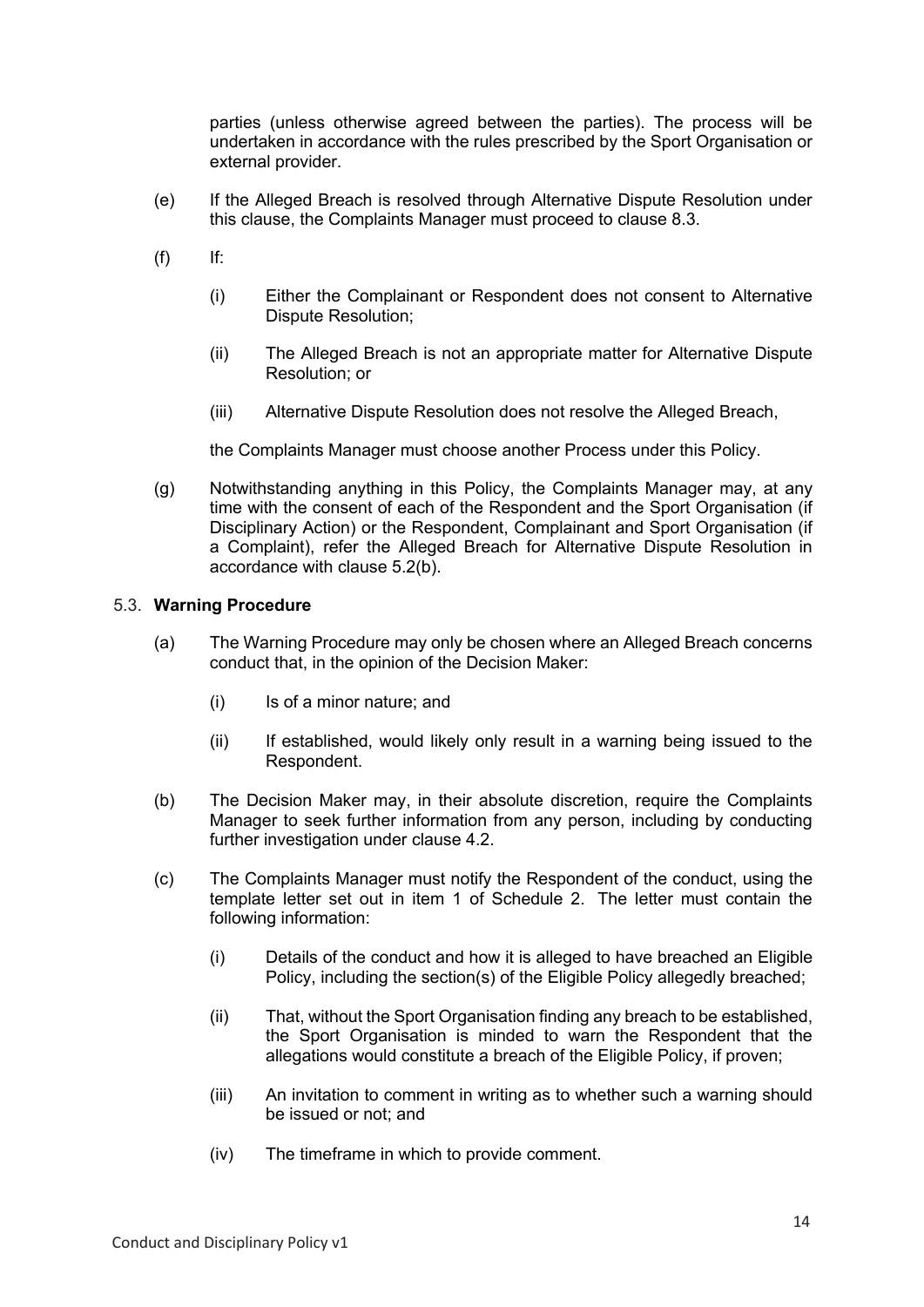- (d) If the Respondent does not respond to the invitation to comment within the timeframe specified in the notification set out in clause 5.3(c), the Complaints Manager may issue a warning and notify the Respondent of that warning using the template letter set out in item 2 of Schedule 2.
- (e) The Decision Maker will take into account any comments provided by the Respondent in response to the notification set out in clause 5.3(c). The Decision Maker will determine whether issuing a warning is appropriate based on the Respondent's comments and, if so, will notify the Respondent of that warning using the template letter set out in item 2 of Schedule 2.

## 5.4. **Breach Offer**

- (a) If the Complaints Manager has determined Breach Offer is the most appropriate Process, the Complaints Manager must refer the Alleged Breach to the Decision Maker, who must:
	- (i) Determine the applicable Sanction that may in the Decision Maker's opinion be likely to apply if the Alleged Breach (or a complaint of a similar nature) was proven; and
	- (ii) Determine a discounted (reduced) Sanction to be offered to the Respondent, if any.
- (b) The Decision Maker may, at their absolute discretion, require the Complaints Manager to seek further information from any person to assist them to decide the appropriate Sanctions under clause 5.4(a), including by conducting further investigation under clause 4.2.
- (c) The Complaints Manager must issue the Respondent with a breach notice, using the template letter set out in Schedule 3. The breach notice will:
	- (i) Notify the Respondent of details of the Alleged Breach, including the alleged conduct and relevant section(s) of the Eligible Policy allegedly breached;
	- (ii) State the proposed Sanction for the Alleged Breach and, if applicable, any proposed discounted Sanction;
	- (iii) State that the Sanction is to be publicly disclosed (if applicable);
	- (iv) State that the Respondent has a right to a hearing in relation to the Alleged Breach and/or the proposed Sanction;
	- (v) State that the Respondent may admit the Alleged Breach, waive their right to a hearing and accept the proposed Sanction or proposed discounted Sanction (if applicable);
	- (vi) State that if the Respondent does not respond within 14 days of receipt of the Breach Notice, they will be deemed to have admitted the Alleged Breach, waived their right to a hearing and accepted the proposed Sanction;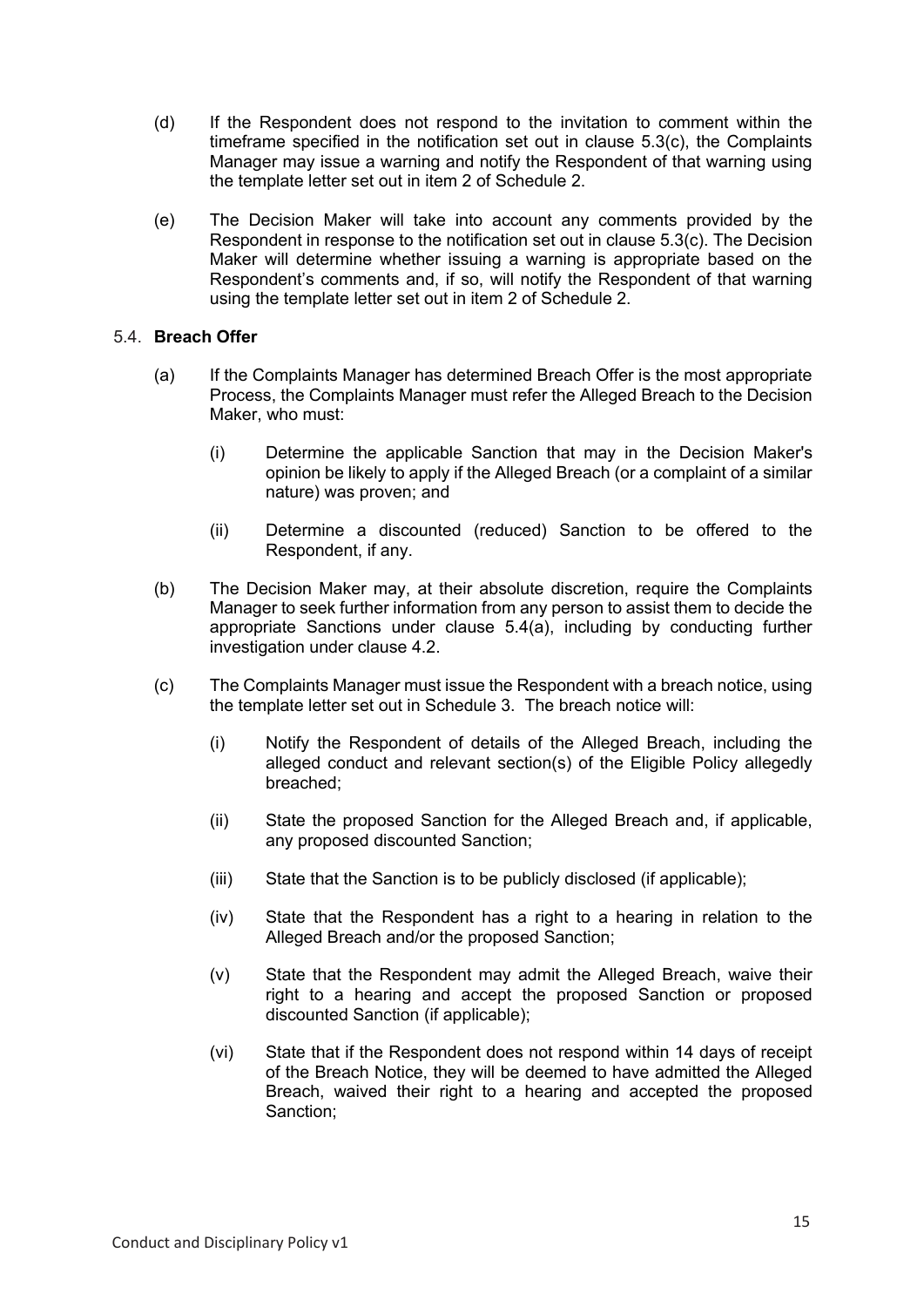- (vii) State that any response to the Breach Notice must be made to the relevant Sport Organisation, and provide the Respondent with the contact details of the relevant Complaints Manager; and
- (viii) Be provided to the Respondent, ACA and Sport Organisation (if applicable).
- (d) In response to the breach notice, a Respondent may:
	- (i) Admit the Alleged Breach, waive their right to a hearing and accept the proposed Sanction or proposed discounted Sanction;
	- (ii) Dispute the Alleged Breach and/or proposed Sanction, in which case the Alleged Breach will be referred to a Hearing Tribunal under this Policy; or
	- (iii) Not respond, in which case they will be deemed to have admitted the Alleged Breach, waived their right to a hearing and accepted the proposed Sanction.
- (e) A Respondent has 14 days from receipt of the breach notice to notify the relevant Complaints Manager of their decision.
- (f) Where a Respondent admits the Alleged Breach, waives their right to a hearing and accepts the Sanction, or is deemed to have done so, the Relevant Complaints Manager must take all necessary steps to impose and implement the Sanction (if applicable) and proceed to finalising the matter in accordance with clause 7.
- (g) If the Respondent disputes the Alleged Breach and/or Sanction:
	- (i) If the Alleged Breach is at Affiliate or State level, the relevant Complaints Manager must:
		- (A) Seek the consent of ACA to refer the Alleged Breach to the NST General Division and, if given, ACA will:
			- 1. Refer the matter if it is an NST Eligible Matter; or
			- 2. Apply to the NST CEO for approval if neither an NST Eligible or NST Excluded Matter, failing which it must be dealt with under clause 5.4(g)(i)(B); or
		- (B) If the consent of ACA is not given, or if the NST cannot deal with the matter, refer the Alleged Breach to an Internal Tribunal.
	- (ii) If the Alleged Breach is at national level, the ACA Complaints Manager must:
		- (A) If an NST Eligible Matter, refer the Alleged Breach to the NST General Division; or
		- (B) If neither an NST Eligible or NST Excluded Matter, apply to the NST CEO for approval to hear the matter in the NST General Division, failing which it must be dealt with under clause 5.4(g)(ii)(C); or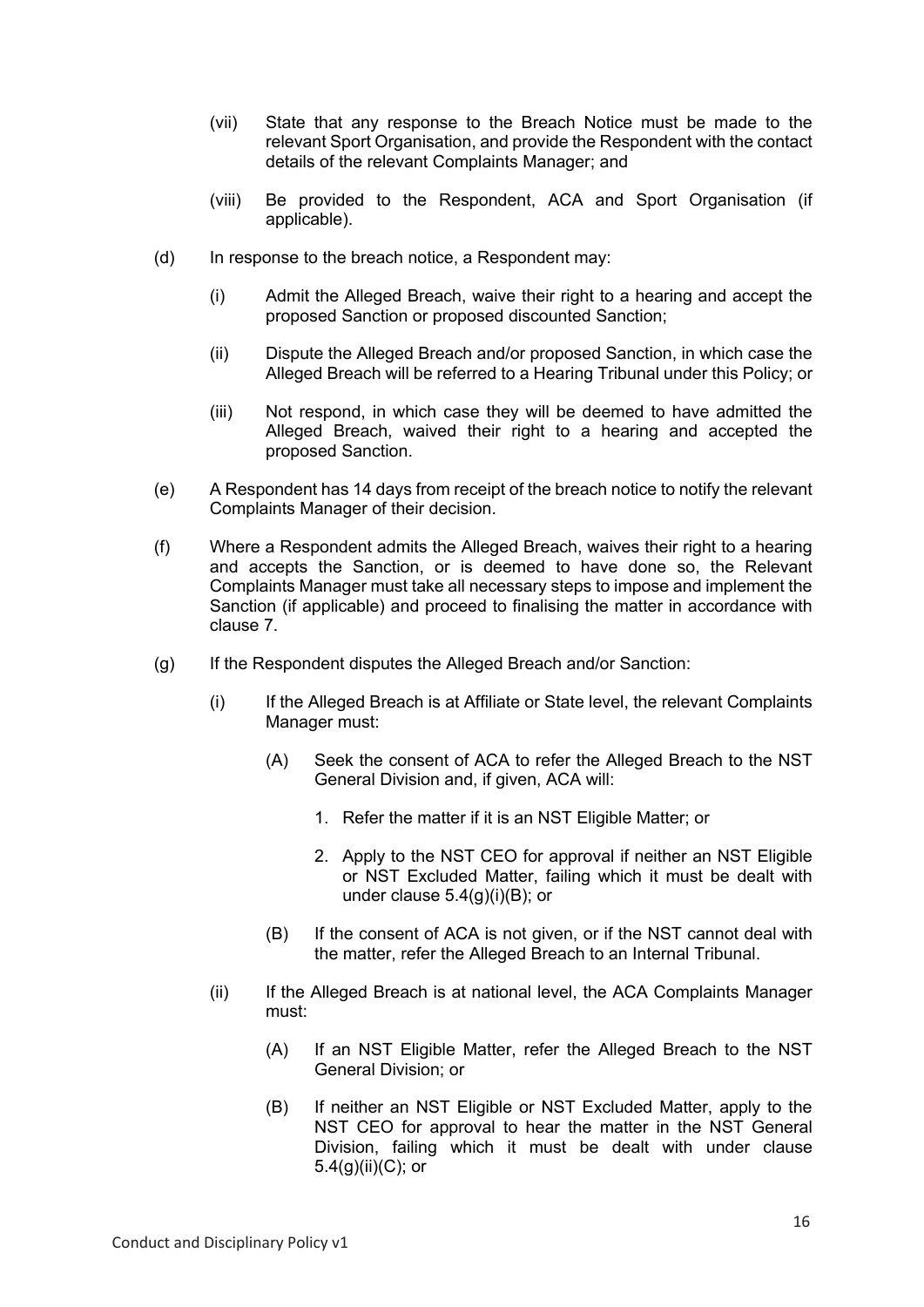- (C) If the NST cannot deal with the matter, refer the Alleged Breach to an Internal Tribunal.
- (h) Where an application to the NST for arbitration is made, ACA is responsible for making the application. The application fee may be paid by one party, or by the parties together, apportioned as agreed between them. Service Charges may also be payable to the NST, which will be negotiated as between the parties to the dispute and the NST at the Preliminary Conference, and determined by the NST CEO.

## 5.5. **External Referral**

- (a) The Complaints Manager may, at any time before or while dealing with an Alleged Breach under this Policy, refer the Alleged Breach to an external organisation (such as Sport Integrity Australia, a law enforcement or regulatory authority, a child protection agency, State/Territory fair trading authority, or the Australian Securities & Investments Commission).
- (b) If an external referral is made, the Complaints Manager may suspend the chosen Process pending external resolution. The Complaints Manager must notify the Complainant (if any) and Respondent in writing of any such decision unless directed not to do so by the external referral organisation.
- (c) If the Process is suspended due to an external referral, the Complaints Manager must refer the Alleged Breach to the Decision Maker to determine whether any Provisional Action should be taken against the Respondent under clause 4.6.
- (d) If the Alleged Breach is not resolved by the external referral organisation and is referred back to the Complaints Manager, the Complaints Manager may resume the Process.

## 5.6. **Sanctions**

- (a) Where a Respondent is found to have committed a breach of an Eligible Policy, the Decision Maker, NST and the Hearing Tribunal (if applicable) have absolute discretion to determine the appropriate Sanction imposed on a Respondent, including as to whether a combination of measures is to be imposed, and the terms and the period of any measures.
- (b) Without limiting the discretion in clause 5.6(a), the Sanctions that may be imposed on a Respondent include, but are not limited to:
	- (i) A reprimand;
	- (ii) Verbal or written apology;
	- (iii) Direction to attend counselling or training to address their behaviour;
	- (iv) Suspended sentence and/or good behaviour period;
	- (v) Removal of accreditation;
	- (vi) Removal of awards (such as life membership);
	- (vii) Exclusion from a particular event or events, competition or activity;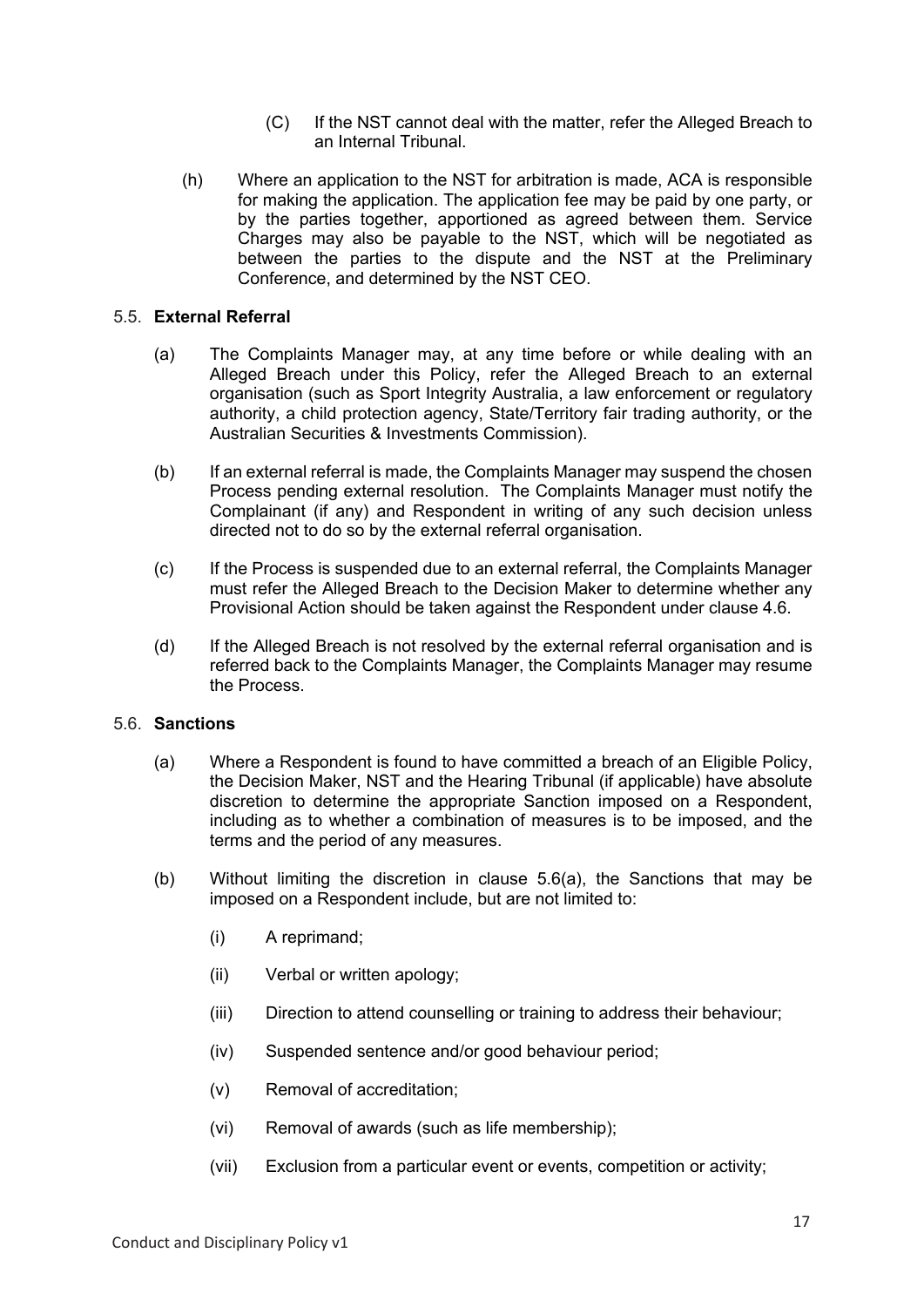- (viii) Suspension of membership from ACA or other Sport Organisation and any other Members or Affiliates;
- (ix) Suspension from such activities or events held by or under the auspices of ACA or other Sport Organisation;
- (x) Suspension for a specified period and/or termination of any rights, privileges and benefits provided by ACA or other Sport Organisation;
- (xi) Expulsion from a Sport Organisation; and/or
- (xii) Any other form of discipline that is considered appropriate.
- (c) Without limiting the discretion afforded in clause 5.6(a), the following factors will be considered when determining the appropriate Sanction:
	- (i) The nature and seriousness of the behaviour or incidents;
	- (ii) The considerations (if any) of the Complainant;
	- (iii) The contrition, or lack thereof, of the Respondent;
	- (iv) Any Provisional Action taken in relation to the Alleged Breach;
	- (v) The effect of the Sanction on the Respondent including any personal, professional or financial consequences;
	- (vi) If there have been relevant prior warnings or disciplinary action against the Respondent; and
	- (vii) If there are any aggravating or mitigating circumstances.
- (d) If there is more than one breach of an Eligible Policy, where appropriate, the Sanction may be imposed having regard to all of the breaches considered together, and the seriousness of the overall conduct in question.
- (e) Sanctions imposed under this Policy shall commence from the date of the decision, unless otherwise directed.

#### 5.7. **Recognition of decisions**

Any Provisional Action or final adjudications on an applicable Sanction under this Policy shall be recognised and respected by all other Sport Organisations automatically upon receipt of notice of the Provisional Action or Sanction without need for any further formality. Each Sport Organisation shall take all steps legally available to it to enforce and give effect to the Sanction.

## **6. Hearing Tribunals**

## 6.1. **Arbitration in the NST**

- (a) If arbitration is sought in the NST General Division, the NST:
	- (i) Will determine whether the Provisional Action imposed is disproportionate; or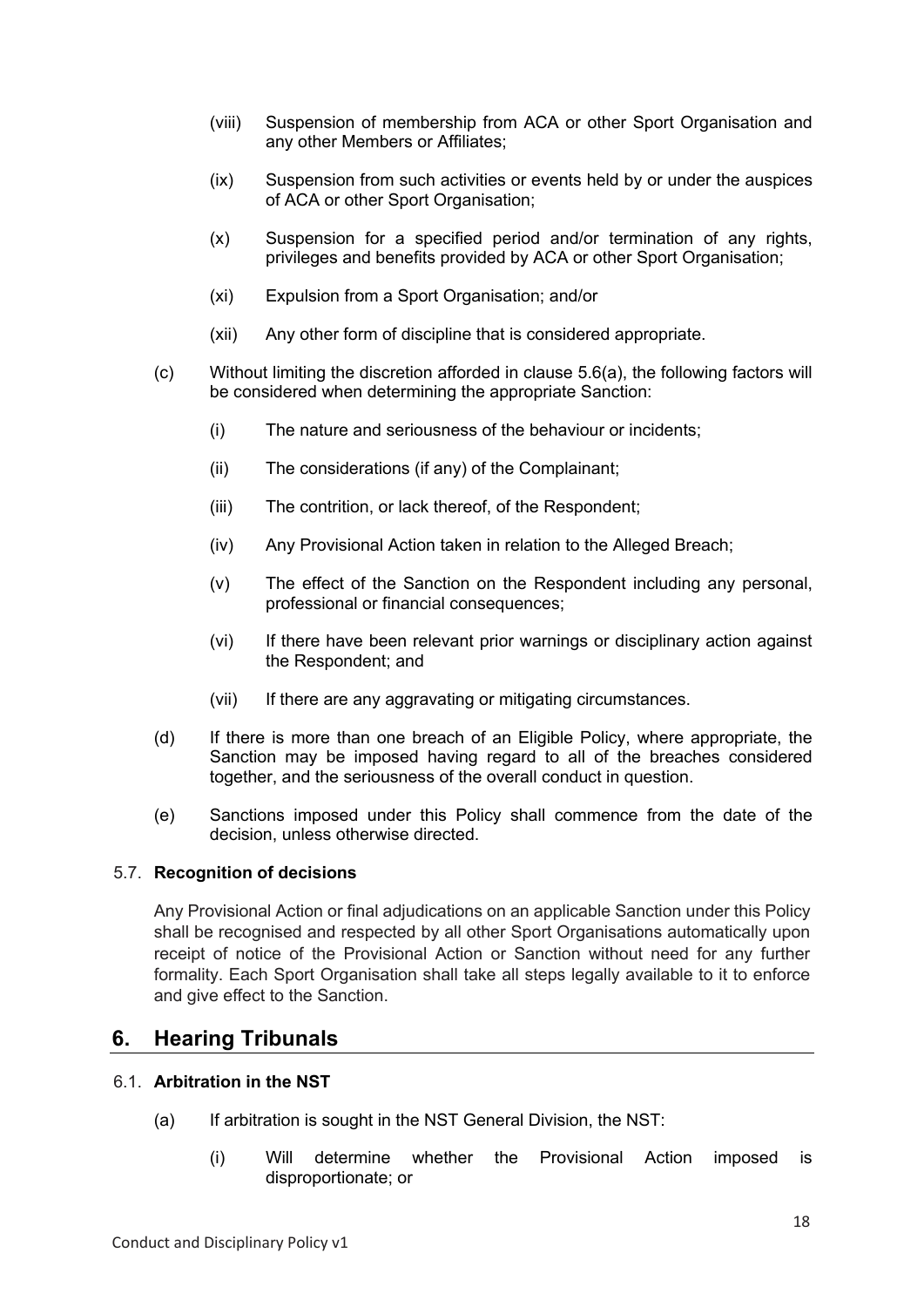- (ii) Will arbitrate the Alleged Breach, determine whether a Sanction be imposed and, if so, what Sanction in accordance with clause 5.6.
- (b) The procedure for an arbitration in the NST will be in accordance with the NST Legislation.

## 6.2. **Internal Tribunal**

- (a) If an Internal Tribunal is required, the relevant Complaints Manager must convene an Internal Tribunal to:
	- (i) Determine whether the Provisional Action imposed is disproportionate; or
	- (ii) Arbitrate the Alleged Breach, determine whether a Sanction be imposed and, if so, what Sanction in accordance with clause 5.6.
- (b) An Internal Tribunal convened under this clause will comply with the tribunal procedure outlined in Schedule 4.

## 6.3. **Notification of Hearing Tribunal decision**

The Hearing Tribunal will notify the parties of the decision in accordance with its relevant procedures (including the procedure in Schedule 4 for the Internal Tribunal) and the relevant Complaints Manager must, subject to any appeal under clause 7, comply with clause 8.3.

# **7. Appeals**

#### 7.1. **Decisions subject to appeal**

- (a) A decision of a Hearing Tribunal under clauses  $6.1(a)(ii)$  or  $6.2(a)(ii)$  may be appealed as set out in this clause 7.
- (b) A decision of a Hearing Tribunal under clauses  $6.1(a)(i)$  or  $6.2(a)(i)$  is not subject to appeal.

#### 7.2. **Persons entitled to appeal**

The following persons are entitled to appeal the decision of a Hearing Tribunal under clauses 6.1(a)(ii) or 6.2(a)(ii) of this Policy (each an **Appellant**):

- (a) A Respondent; or
- (b) ACA and any Sport Organisation which has managed the Process that is the subject of the Hearing Tribunal.

#### 7.3. **Grounds of appeal**

The decision of a Hearing Tribunal can only be appealed on the following Grounds of Appeal:

(a) The Hearing Tribunal failed to abide by this Policy and/or the NST Legislation (as the case may be) and such failure resulted in a denial of natural justice; and/or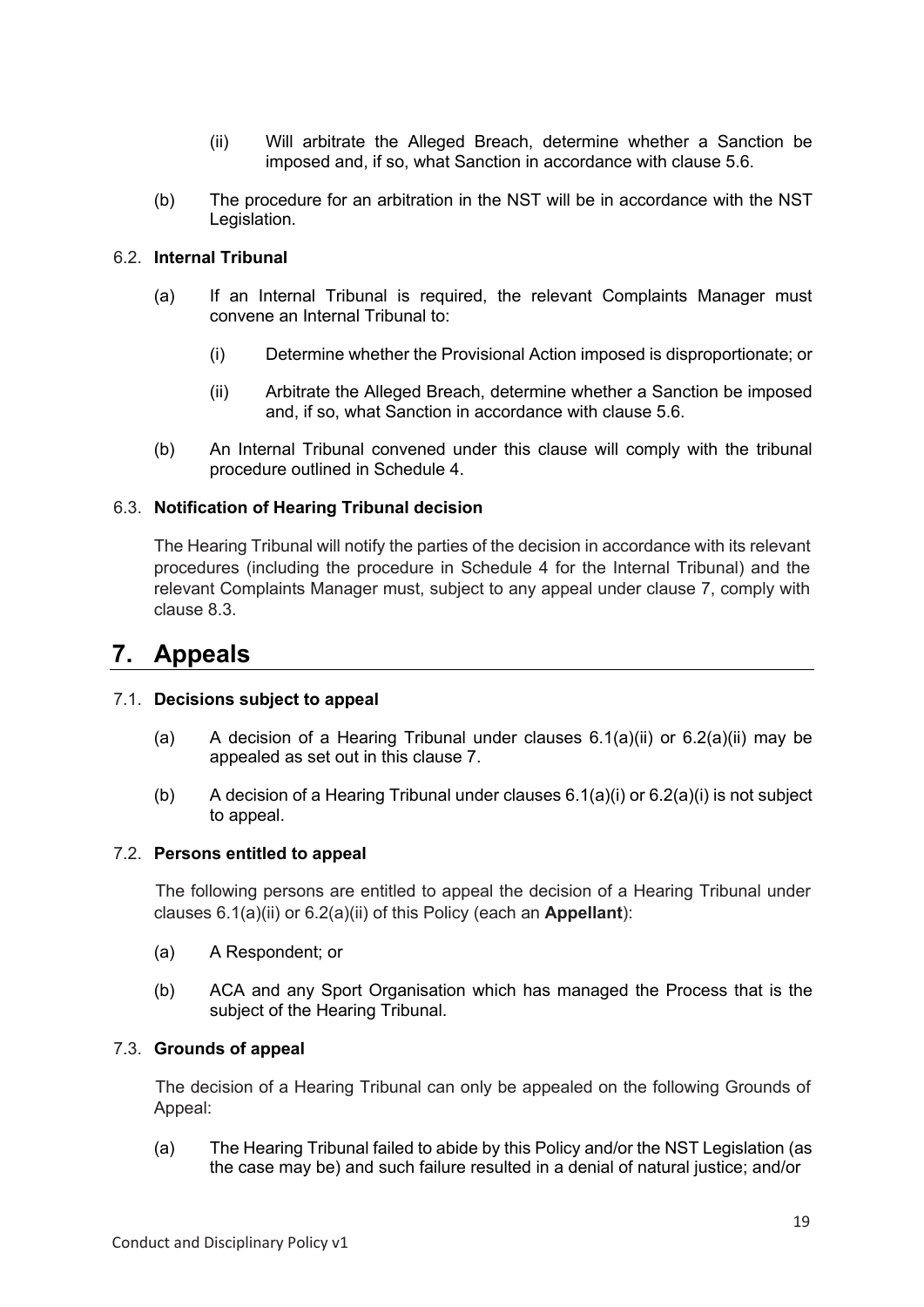(b) No reasonable decision maker in the position of the Hearing Tribunal, based on the material before them, could reasonably make such a decision.

## 7.4. **Notice of appeal**

- (a) To submit a valid notice of appeal, an Appellant must, within 14 days of the date of receipt of the decision made by the Hearing Tribunal:
	- (i) If the Hearing Tribunal was the NST General Division:
		- (A) Lodge an 'Application for an Appeal' form with the NST, which must state in full their Grounds of Appeal;
		- (B) Pay the requisite application fee; and
		- (C) Serve, by email, by post, or physically, on the other party to the appeal a copy of the 'Application for an Appeal'; or
	- (ii) If the Hearing Tribunal was an Internal Tribunal:
		- (A) If the Alleged Breach is an NST Excluded Matter:
			- 1. Lodge with the relevant Complaints Manager the Notice of Appeal stating they wish to appeal, which states in full their Grounds of Appeal, including any relevant documents as annexures;
			- 2. Pay the appeal fee as set from time to time by the Sport Organisation; and
			- 3. Serve, by email, by post, or physically, on the other party to the appeal a copy of the Notice of Appeal on the other parties; or
		- (B) If the Alleged Breach is at national level and is either an NST Eligible Matter, or not an NST Excluded Matter:
			- 1. Lodge an 'Application for an Appeal' form with the NST, which must state in full their Grounds of Appeal;
			- 2. Pay the requisite application fee; and
			- 3. Serve, by email, by post, or physically, on the other party to the appeal a copy of the 'Application for an Appeal',

(together, a **Notice of Appeal**).

- (b) If an appeal is lodged under:
	- (i) Clause 7.4(a)(i), the matter must be dealt with in the NST Appeals Division;
	- (ii) Clause  $7.4(a)(ii)(A)$ , the matter must be dealt with by an Internal Appeals Tribunal;
	- $(iii)$  Clause 7.4(a) $(ii)(B)$  and it is neither an NST Eligible or NST Excluded Matter, may apply to the NST CEO for approval, and if the NST CEO does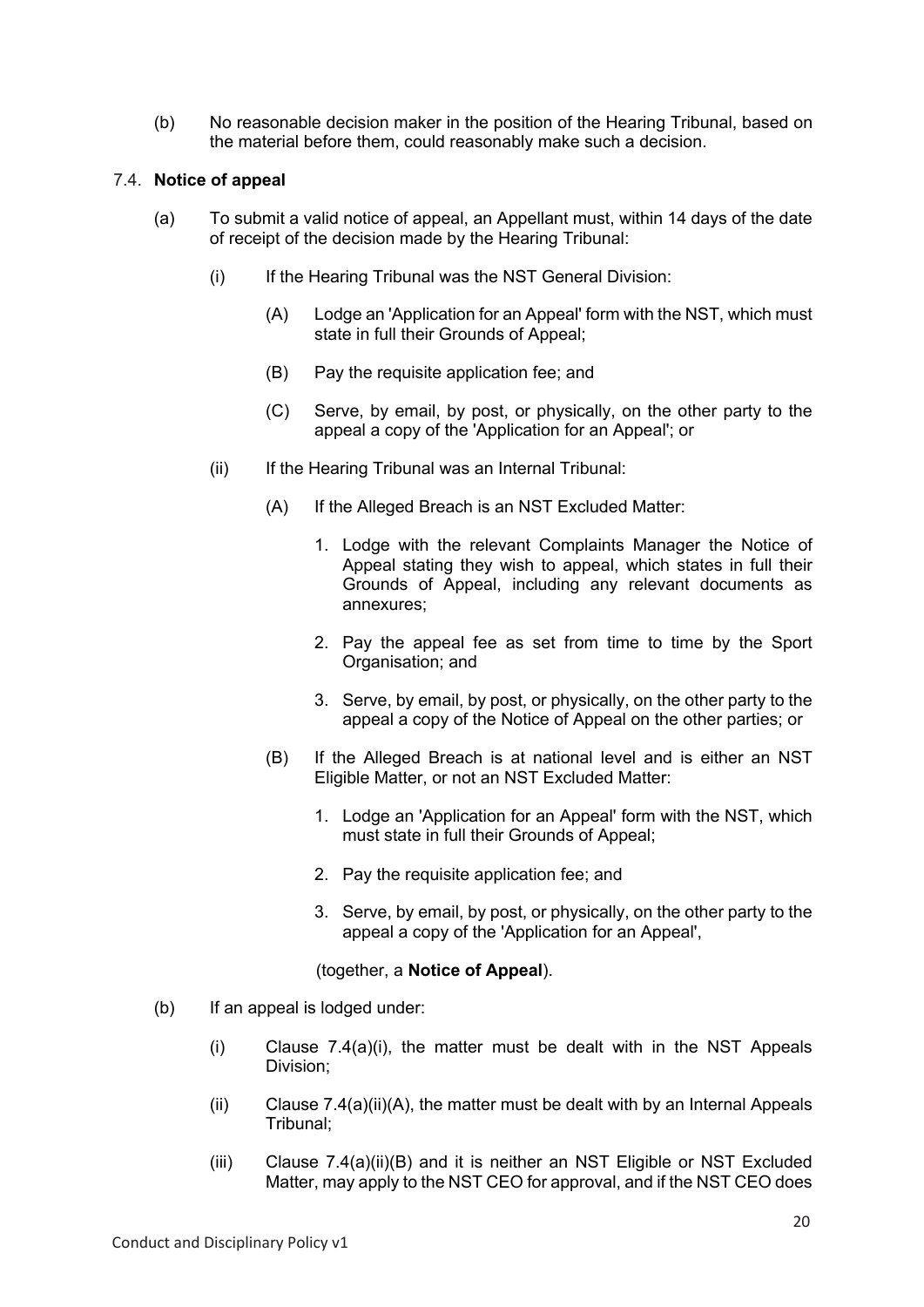not approve the matter, it must be dealt with by an Internal Appeals Tribunal; or

(iv) Clause 7.4(a)(ii)(B) and it is an NST Eligible Matter, it must be dealt with by the NST Appeals Division.

## 7.5. **Appeals in the NST Appeals Division**

- (a) If an Appellant lodges a valid Notice of Appeal in the NST Appeals Division, the NST will determine the matter.
- (b) The procedure for an appeal in the NST Appeals Divisions will be in accordance with clause 7.4 and the NST Legislation.

#### 7.6. **Internal Appeals Tribunal**

- (a) If an Appellant lodges a valid Notice of Appeal to be dealt with by an Internal Appeals Tribunal, the Internal Appeals Tribunal will determine the matter.
- (b) The procedure for an appeal in an Internal Appeals Tribunal will be in accordance with clause 7.4 and Schedule 5.

## 7.7. **Determination for Appeal Tribunal**

The Appeals Tribunal's arbitration of the appeal:

- (a) Must determine, to the Standard of Proof, whether one or both Grounds of Appeal (as applicable) are proven, and must not rehear the matter or the facts of the Alleged Breach; and
- (b) May result in the Appeals Tribunal:
	- (i) Dismissing the appeal;
	- (ii) Upholding the appeal;
	- (iii) Imposing any of the Sanctions set out in clause 5.6;
	- (iv) Reducing, increasing or otherwise varying any Sanction imposed by the Hearing Tribunal under the Policy,

in accordance with clause 7.7(a) but otherwise in such manner as it thinks fit.

#### 7.8. **Notification of Appeal Tribunal decision**

The Appeal Tribunal will notify the parties to the proceeding of the decision in accordance with its relevant procedures, after which the relevant Complaints Manager will proceed to finalise the matter in accordance with clause 8.3.

## **8. Finalising Alleged Breaches**

#### 8.1. **Finalisation of Process**

(a) A Process will be finalised, and an outcome reached when: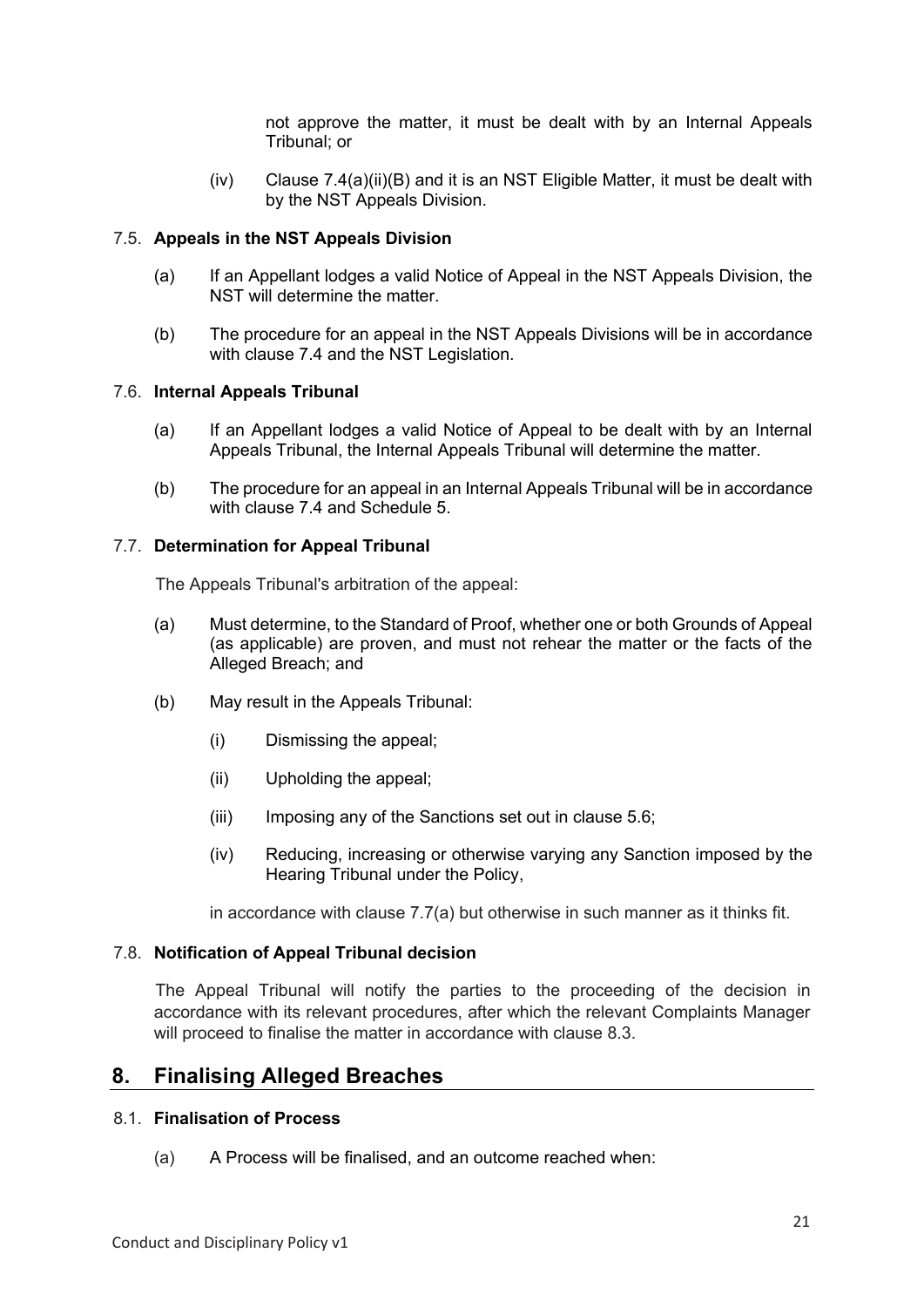- (i) Warning Procedure when the relevant Sport Organisation notifies the relevant parties of its determination under clause 5.3;
- (ii) Breach Offer where the Respondent admits the Alleged Breach, waives their right to a hearing and accepts the Sanction, or is deemed to have done so under clause 5.4(d);
- (iii) Hearing Tribunal where the parties to the proceeding are notified of the decision and no appeal has been filed; or
- (iv) Appeal Tribunal where the parties to the proceeding are notified of the decision.
- (b) Once the applicable Process (including any appeal) under this Policy has concluded, the decision is final and binding on all parties involved and there is no further right of appeal to any external body or tribunal.

## 8.2. **Notification of outcome**

- (a) When a Process is finalised, the relevant Complaints Manager must notify the Complainant (if any) and Respondent of the outcome of an Alleged Breach, in writing, unless otherwise provided for in this Policy.
- (b) If the dispute arose at the:
	- (i) Affiliate level, the Complaints Manager must notify the relevant Member Organisation and ACA; or
	- (ii) Member Organisation level, the Complaints Manager must notify ACA.
- (c) A Sport Organisation may, as required, disclose the matters referred to in clause  $2.7(b)$ .

#### 8.3. **Recording decisions and outcomes**

- (a) Each Sport Organisation shall keep records of all Alleged Breaches in keeping with the template register provided in Annexure A, for a minimum of 7 years from the date the Process is finalised for an Alleged Breach under this Policy. Records will include at a minimum a record, including dates where relevant, of:
	- (i) The Alleged Breach;
	- (ii) The Complainant;
	- (iii) The Respondent;
	- (iv) The Process;
	- (v) The Outcome; and
	- (vi) Any Sanctions and/or Provisional Action imposed.
- (b) Records must be maintained in a secure and confidential place, which may be electronically.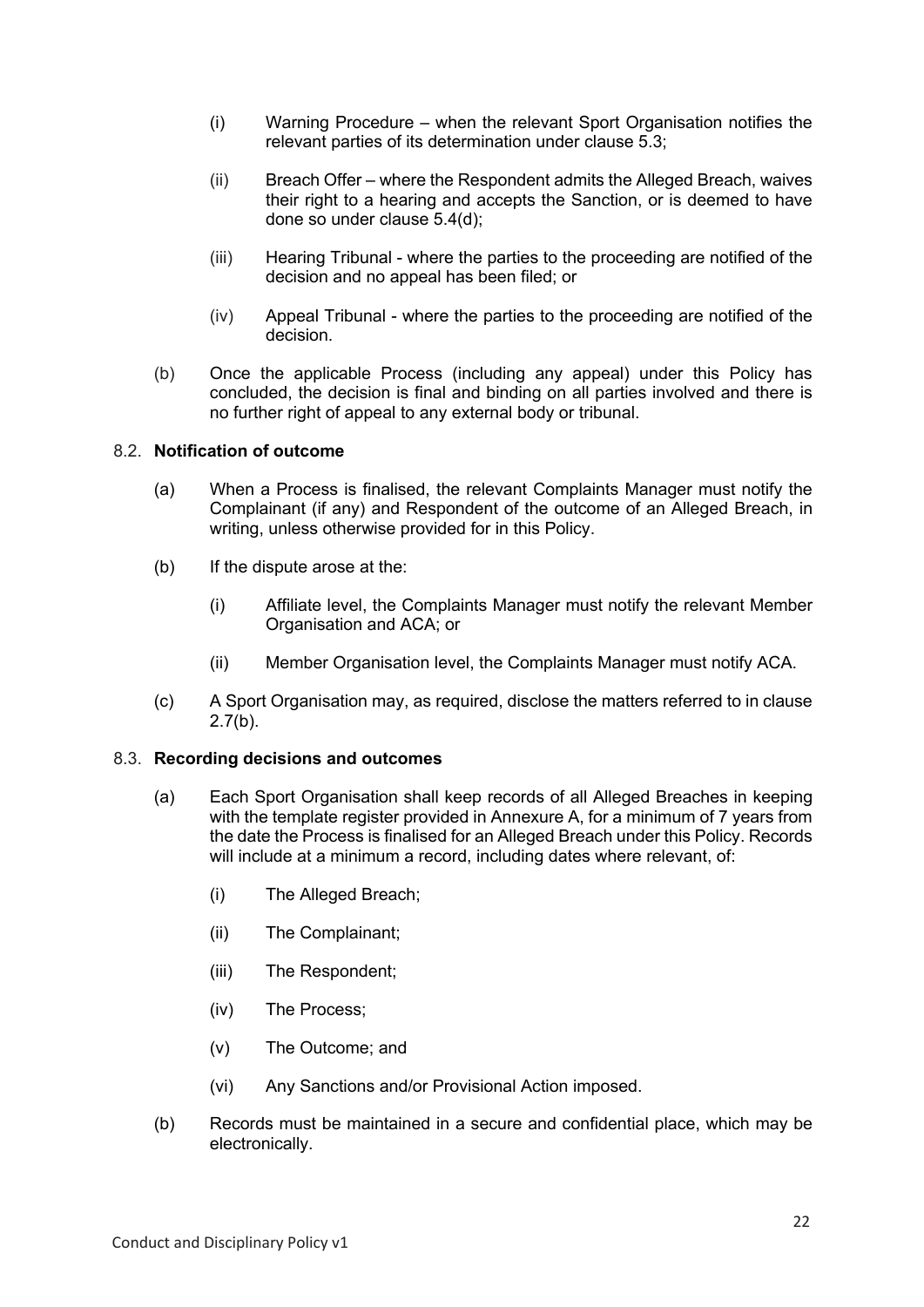# **9. Interpretation and other information**

## 9.1 **Commencement**

This Policy commences on the date outlined on the front cover (**Commencement Date**).

## 9.2 **Prior Alleged Breaches**

Alleged Breaches relating to conduct which occurred prior to the Commencement Date:

- (a) Must be dealt with under the policies and processes of ACA or relevant Sport Organisations existing at the time the complaint was made, regardless of where that Complaint is at in that process;
- (b) Cannot be resubmitted to a Sport Organisation under this Policy; and
- (c) Are not subject to any appeal under this Policy.

## 9.3 **Requirements for Sport Organisations**

Sport Organisations must adopt and implement this Policy as their complaints management policy for complaints arising under all Eligible Policies.

## 9.4 **Interpretation**

- (a) Any document required to be provided under this Policy may be given by:
	- (i) sending it to an email or other electronic address, or to a postal address, nominated by the recipient party; or
	- (ii) email, post or hand delivering it to that party's registered office.
- (b) A document is taken to have been received under this Policy if sent by email or other electronic transmission, on the date of transmission, or if hand delivered, on the date of delivery or if sent by post, 5 business days after it was sent.
- (c) Members are responsible for keeping their contact details up to date with ACA/their Sport Organisation. Delivery to the last known address is sufficient in circumstances where the current whereabouts of a Member is not known.

## 9.5 **Amendment**

- (a) A Sport Organisation may amend this Policy from time to time and must make the new version available on its website as soon as possible, including the date on which any amendments take effect.
- (b) Any Alleged Breach under this Policy which is not finalised at the time of an amendment to this Policy will continue to be processed under the substantive provisions of this Policy in force at the time a Sport Organisation receives the Complaint Form or commences the Disciplinary Action, unless a Sport Organisation and/or a Hearing Tribunal determines the principle of "lex mitior" appropriately applies in the circumstances.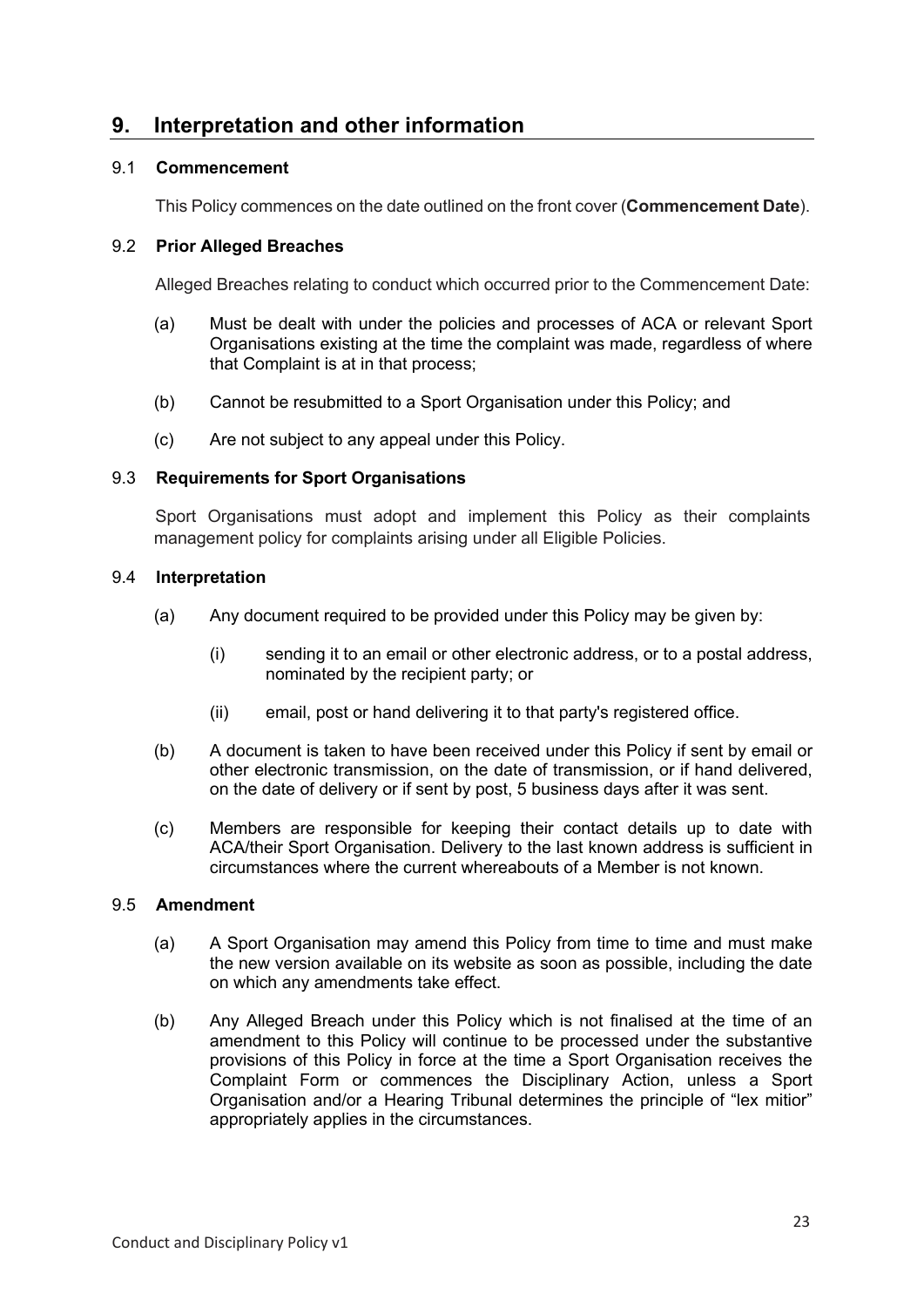## **SCHEDULE 1**

## **Complaint Form**

| <b>Internal Use Only</b>                            |                                                                                                                 |                                                                                                                                       |                                                        |  |  |  |  |
|-----------------------------------------------------|-----------------------------------------------------------------------------------------------------------------|---------------------------------------------------------------------------------------------------------------------------------------|--------------------------------------------------------|--|--|--|--|
| Name of person                                      |                                                                                                                 |                                                                                                                                       | Date Complaint Form                                    |  |  |  |  |
| receiving Complaint                                 |                                                                                                                 |                                                                                                                                       | Received:<br>$\frac{1}{2}$<br>$\overline{\phantom{a}}$ |  |  |  |  |
| How was the Complaint<br>received                   |                                                                                                                 |                                                                                                                                       |                                                        |  |  |  |  |
| <b>Complainant to Complete</b>                      |                                                                                                                 |                                                                                                                                       |                                                        |  |  |  |  |
| Name of Complainant                                 |                                                                                                                 |                                                                                                                                       |                                                        |  |  |  |  |
|                                                     |                                                                                                                 |                                                                                                                                       |                                                        |  |  |  |  |
|                                                     | $\Box$ Over 18                                                                                                  | $\Box$ Under 18                                                                                                                       |                                                        |  |  |  |  |
| Complainant's contact<br>details                    | Phone:<br>Email:                                                                                                |                                                                                                                                       |                                                        |  |  |  |  |
| Complainant's<br>role/position within the<br>Sport  | $\Box$ Administrator (volunteer)<br>$\Box$ Parent<br>$\Box$ Spectator<br>□ Support Personnel<br>$\Box$ Official | □ Board/Committee member<br>$\Box$ Athlete/player<br>□ Coach/Assistant Coach<br>$\square$ Employee (paid)<br>□ Other (Please Specify) |                                                        |  |  |  |  |
| Name of person<br>complained about<br>(Respondent)  | $\Box$ Over 18                                                                                                  | $\Box$ Under 18                                                                                                                       |                                                        |  |  |  |  |
| Respondent's<br>role/position                       | $\Box$ Administrator (volunteer)<br>$\Box$ Parent<br>$\Box$ Spectator<br>□ Support Personnel<br>$\Box$ Official | □ Board/Committee member<br>□ Athlete/player<br>□ Coach/Assistant Coach<br>$\square$ Employee (paid)<br>□ Other (Please Specify)      |                                                        |  |  |  |  |
| Date/s of alleged<br>breach/es by<br>Respondent     |                                                                                                                 |                                                                                                                                       |                                                        |  |  |  |  |
| Location/s of alleged<br>breach/es by<br>Respondent |                                                                                                                 |                                                                                                                                       |                                                        |  |  |  |  |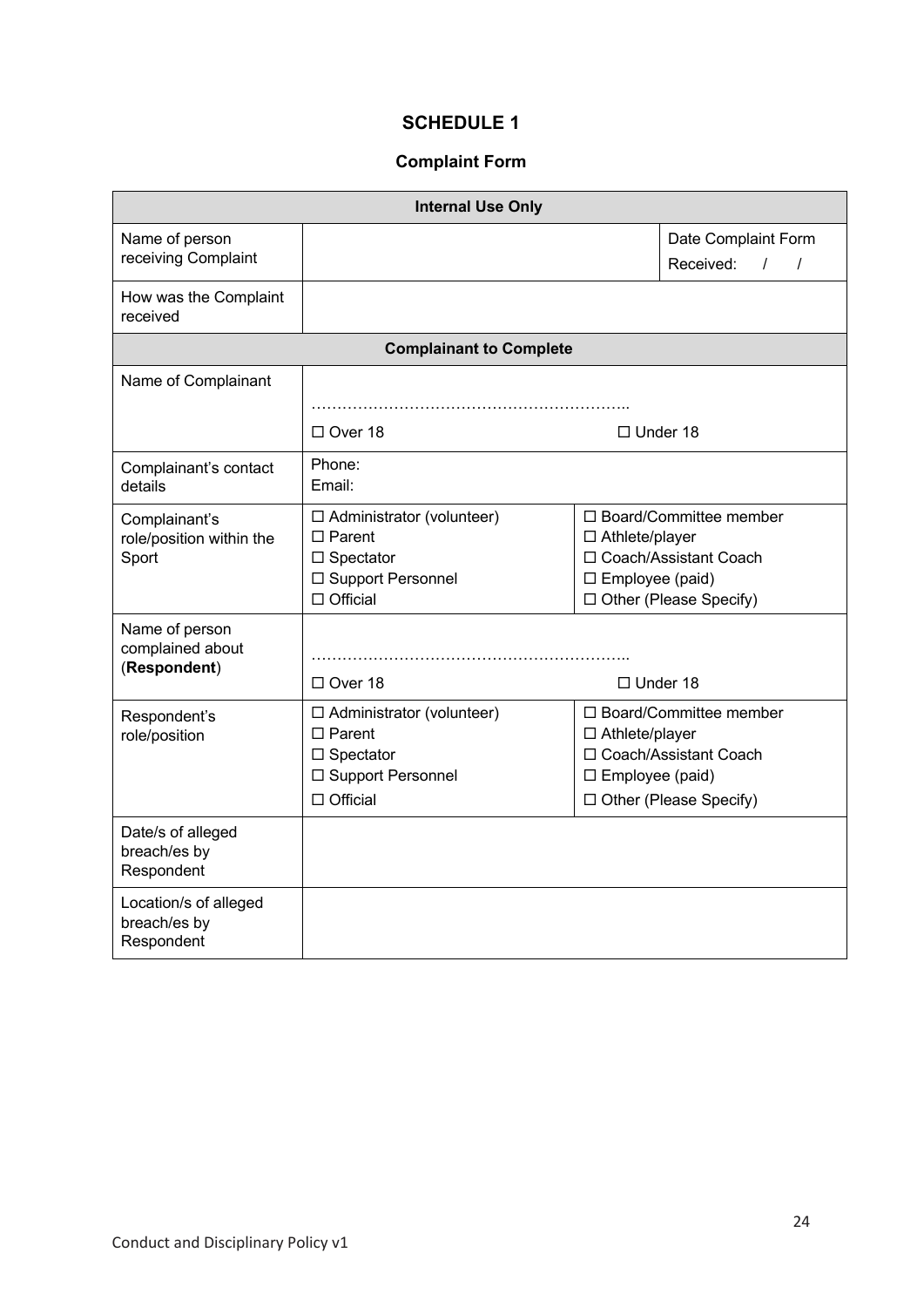| Description of alleged<br>breach by Respondent<br>Please provide as much<br>information as possible,<br>including details of<br>who is involved,<br>describe what<br>happened and when,<br>and how you found out<br>about the breach -<br>attach further pages if<br>necessary |                                                                                                                                                                                                    |
|--------------------------------------------------------------------------------------------------------------------------------------------------------------------------------------------------------------------------------------------------------------------------------|----------------------------------------------------------------------------------------------------------------------------------------------------------------------------------------------------|
| Witnesses (if any)                                                                                                                                                                                                                                                             | Did anyone else witness this alleged breach by the Respondent?                                                                                                                                     |
|                                                                                                                                                                                                                                                                                | $\Box$ Yes<br>$\Box$ No<br>□ Not Sure                                                                                                                                                              |
|                                                                                                                                                                                                                                                                                | If 'Yes', please list the witnesses and their contact details (if known):                                                                                                                          |
|                                                                                                                                                                                                                                                                                | 1. Name:<br>Phone:                                                                                                                                                                                 |
|                                                                                                                                                                                                                                                                                | Email:                                                                                                                                                                                             |
|                                                                                                                                                                                                                                                                                | 2. Name:                                                                                                                                                                                           |
|                                                                                                                                                                                                                                                                                | Phone:                                                                                                                                                                                             |
|                                                                                                                                                                                                                                                                                | Email:                                                                                                                                                                                             |
|                                                                                                                                                                                                                                                                                | 3. Name:                                                                                                                                                                                           |
|                                                                                                                                                                                                                                                                                | Phone:                                                                                                                                                                                             |
|                                                                                                                                                                                                                                                                                | Email:                                                                                                                                                                                             |
| Level of the Sport at<br>which alleged breach                                                                                                                                                                                                                                  | NSO level where they relate to behaviour, an incident or circumstances<br>□<br>that occurred at or involve individuals operating at the NSO level;                                                 |
| occurred                                                                                                                                                                                                                                                                       | SSA level where they relate to behaviour, an incident or<br>□<br>circumstances that occurred at or involve individuals operating at<br>the State (Territory) Sporting Association level; or        |
|                                                                                                                                                                                                                                                                                | Affiliate level - where it relates to behaviour, an incident or<br>□<br>circumstances that occurred at or involve individuals operating at the<br>Affiliate level (Association/League/Club level). |
| Eligible policy that<br>Respondent has<br>allegedly breached                                                                                                                                                                                                                   |                                                                                                                                                                                                    |
| Sections allegedly<br>breached                                                                                                                                                                                                                                                 |                                                                                                                                                                                                    |
| Does Complainant<br>consent to alternative<br>dispute resolution?                                                                                                                                                                                                              | $\square$ No<br>$\square$ Yes                                                                                                                                                                      |
| Signed by Complainant                                                                                                                                                                                                                                                          | Signature:                                                                                                                                                                                         |
|                                                                                                                                                                                                                                                                                | Date:                                                                                                                                                                                              |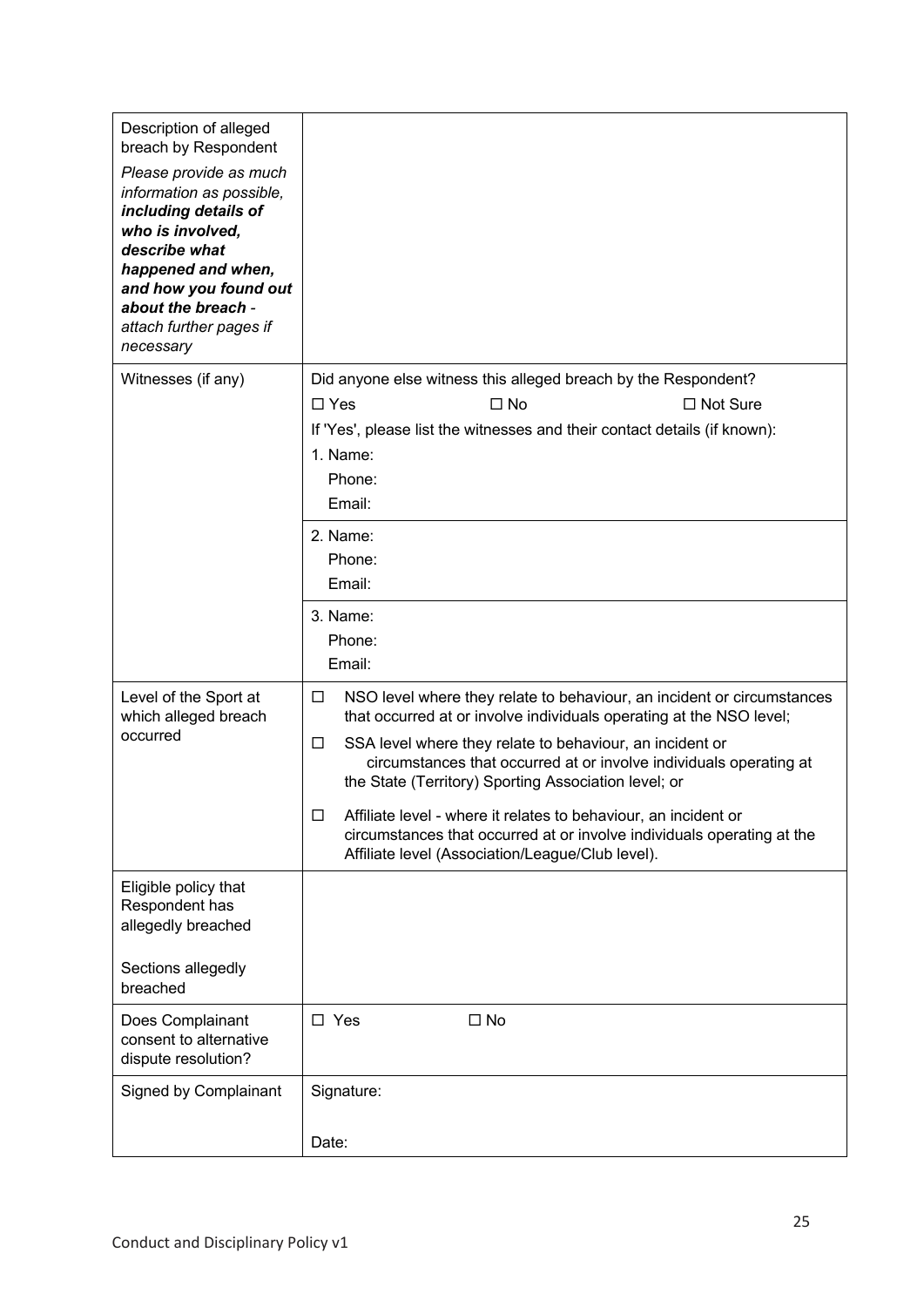## **SCHEDULE 2**

#### **Item 1: Letter - Warning Procedure**

## **[INSERT ACA NAME]**

## **CONDUCT AND DISCIPLINARY POLICY - WARNING PROCEDURE**

**Warning: Invitation to Comment**

## [insert name]

[address line 1]

[address line 2] **By email:** [insert email address]

## **Referral**

- 1. [insert Sport Organisation] (**Sport**) has received information (**Alleged Breach**) under its Conduct & Disciplinary Policy (**Policy**) alleging that you have breached an eligible policy of the Sport, as outlined below. A copy of the Policy is available at *linsert link*.
- 2. The Complaints Manager under the Policy has referred the Alleged Breach about you for resolution under the Warning Procedure.

## **Allegations**

- 3. The Alleged Breach was received by the Sport on [insert date]. **OR** The Sport was made aware of the Alleged Breach on *[insert date]*.
- 4. It is alleged in the Alleged Breach that you:
	- a) **[insert alleged conduct]**; and
	- b) **[++++++]**.
- 5. If the above allegations were to be established, your conduct would likely constitute a breach of the following policies of the Sport:
	- a) **[insert specific sections of policies allegedly breached]**; and
	- b) **[++++++]**.

#### **Warning**

6. Without determining whether the allegations in the Alleged Breach are correct, or that the Alleged Breach is proven, Sport proposes to issue a warning that the allegations, if they were proven, would constitute a breach of the policies outlined at paragraph 5.

#### **Invitation to Comment**

- 7. You are invited to comment in writing on whether or not the warning should be issued.
- 8. Please provide your comments within 14 days, ending **5:00pm AEST on** [DAY] [MONTH] [YEAR].
- 9. The Complaints Manager will take into account any comments provided by you and determine whether issuing a warning is appropriate based on your comments.
- 10. If you have any questions or comments in relation to this letter, the Complaints Manager can be contacted by telephone on **[++++++]** or by email at **[++++++]**.

Yours faithfully

[insert signatory]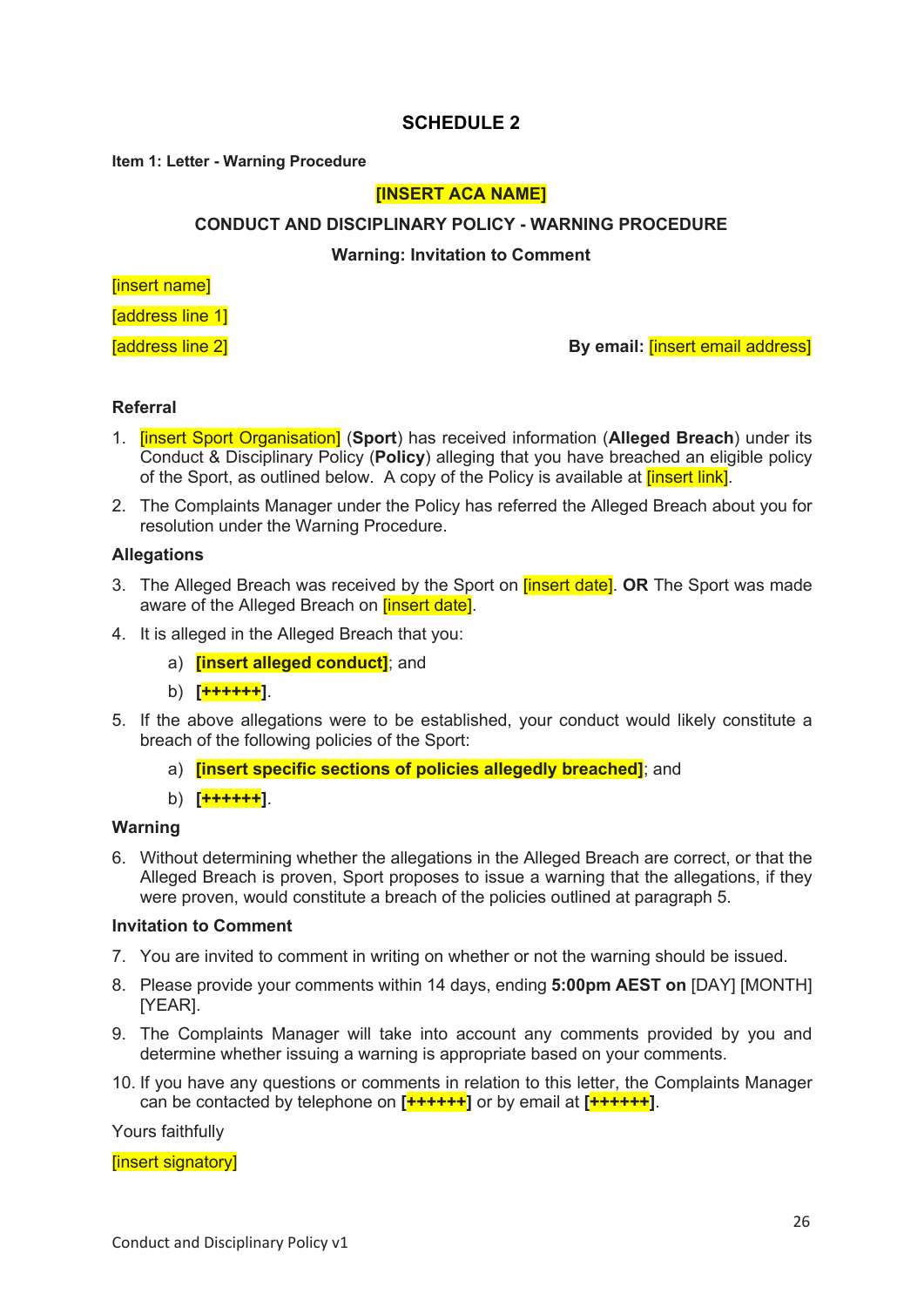#### **Item 2: Notification - Warning Procedure**

## **[INSERT ACA NAME]**

## **CONDUCT AND DISCIPLINARY POLICY - WARNING PROCEDURE**

## **Notification of Outcome**

## [insert name]

[address line 1]

[address line 2] **By email:** [insert email address]

## **Allegations**

- 1. You were previously notified by notice dated *[insert date]* of an Alleged Breach of an eligible policy of the Sport, as outlined below.
- 2. It was alleged that you:
	- a) **[insert alleged conduct]**; and
	- b) **[++++++]**.
- 3. If the above allegations were to be established, your conduct would likely constitute a breach of the following policies of the Sport:
	- a) **[insert specific sections of policies allegedly breached]**; and
	- b) **[++++++]**.

#### **Warning**

- 4. Without determining whether the allegations in the Alleged Breach were correct, or that the Alleged Breach is proven, Sport proposed to issue a warning that the allegations, if they were proven, would constitute a breach of the policies outlined at paragraph 3.
- 5. You were invited to comment on the proposed warning and whether or not that warning should be issued.

#### **Outcome**

- 6. Sport has taken your response into consideration in making its decision on whether or not to warn you in relation to your conduct.
- 7. Sport has decided that a warning is not appropriate in relation to your conduct. OR Sport formally warns you that the allegations made in the Alleged Breach, if they were proven, would constitute a breach of the policies outlined at paragraph 3.
- 8. Sport reserves its rights in relation to any separate or future allegations or complaints that you have breached a policy of Sport.
- 9. If you have any questions or comments in relation to this letter, the Complaints Manager can be contacted by telephone on **[++++++]** or by email at **[++++++]**.

Yours faithfully

[insert signatory]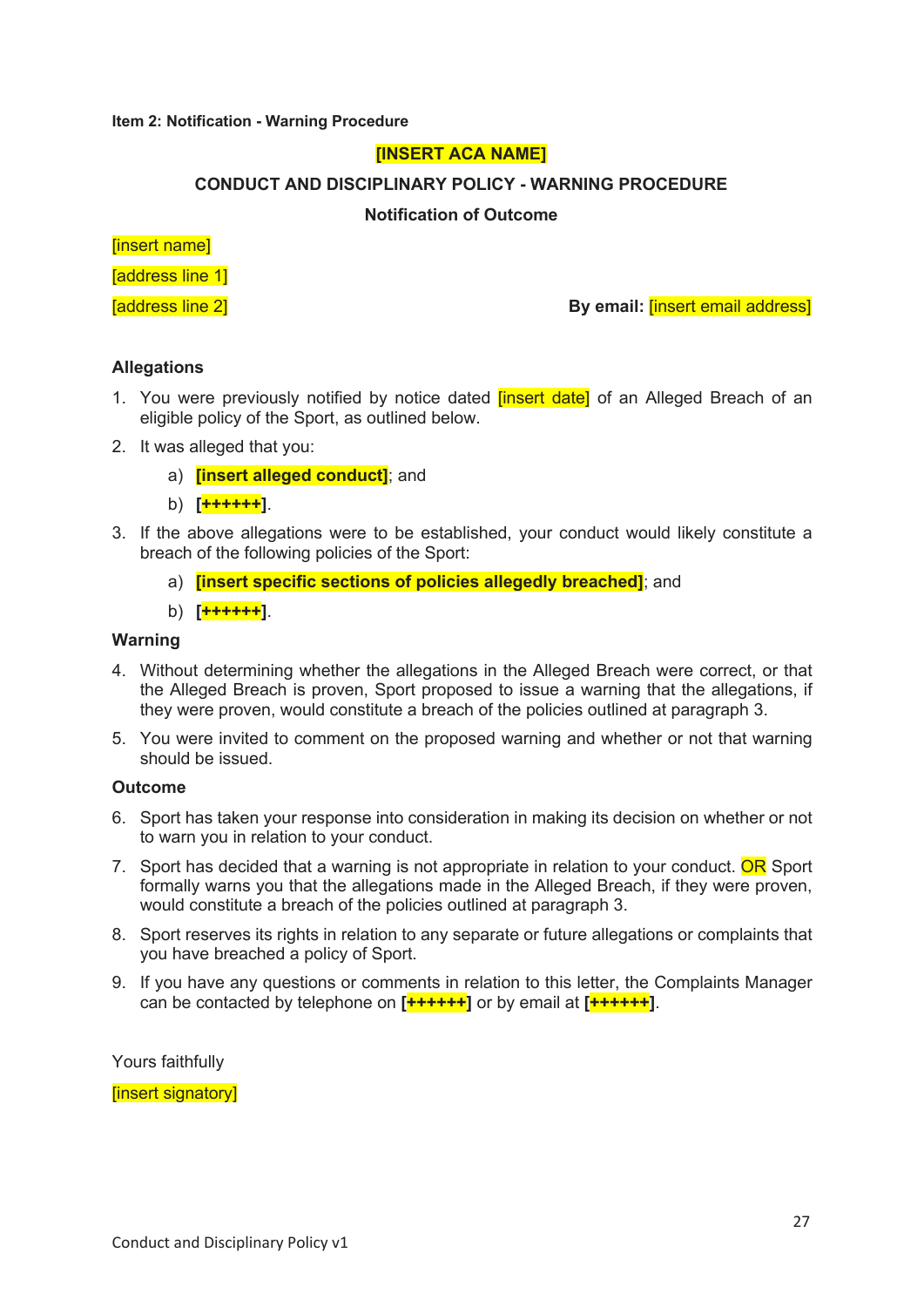## **SCHEDULE 3**

## **Letter - Breach Offer**

## **[INSERT ACA NAME]**

## **COMPLAINTS & DISPUTES POLICY - BREACH OFFER**

## **Breach Offer**

[insert name]

[address line 1]

[address line 2] **By email:** [insert email address]

## **Referral**

- 1. [insert Sport Organisation] (**Sport**) has received information (**Alleged Breach**) under its Conduct & Disciplinary Policy (**Policy**) alleging that you have breached an eligible policy of the Sport, as outlined below. A copy of the Policy is available at *finsert link*.
- 2. The complaints manager under the Policy has referred the Alleged Breach about you for resolution under the Breach Offer Process.

## **Allegations**

- 3. The Alleged Breach was lodged by **[insert name]** and received by the Sport on **[insert date]**. **OR** The Sport was made aware of the Alleged Breach on **linsert datel.**
- 4. It is alleged in the Alleged Breach that you:
	- a) **[insert alleged conduct]**; and
	- b) **[++++++]**.
- 5. As a result of the above allegations, it is alleged that you have consequently breached the following eligible policies of the Sport:
	- a) **[insert specific sections of eligible policies allegedly breached]**; and
	- b) **[++++++]**.

#### **Sanction**

- 6. If a breach of the type outlined in the Alleged Breach was fully proven, Sport would ordinarily impose the following sanction:
	- a) **[insert applicable sanction]**; and
	- b) **[++++++]**.
- 7. In accordance with the Policy, to resolve the Alleged Breach using the Breach Offer Process, if you accept the alleged breach occurred without a hearing, Sport will offer you a sanction as follows:
	- a) **[insert applicable sanction]**; and
	- b) **[++++++]**.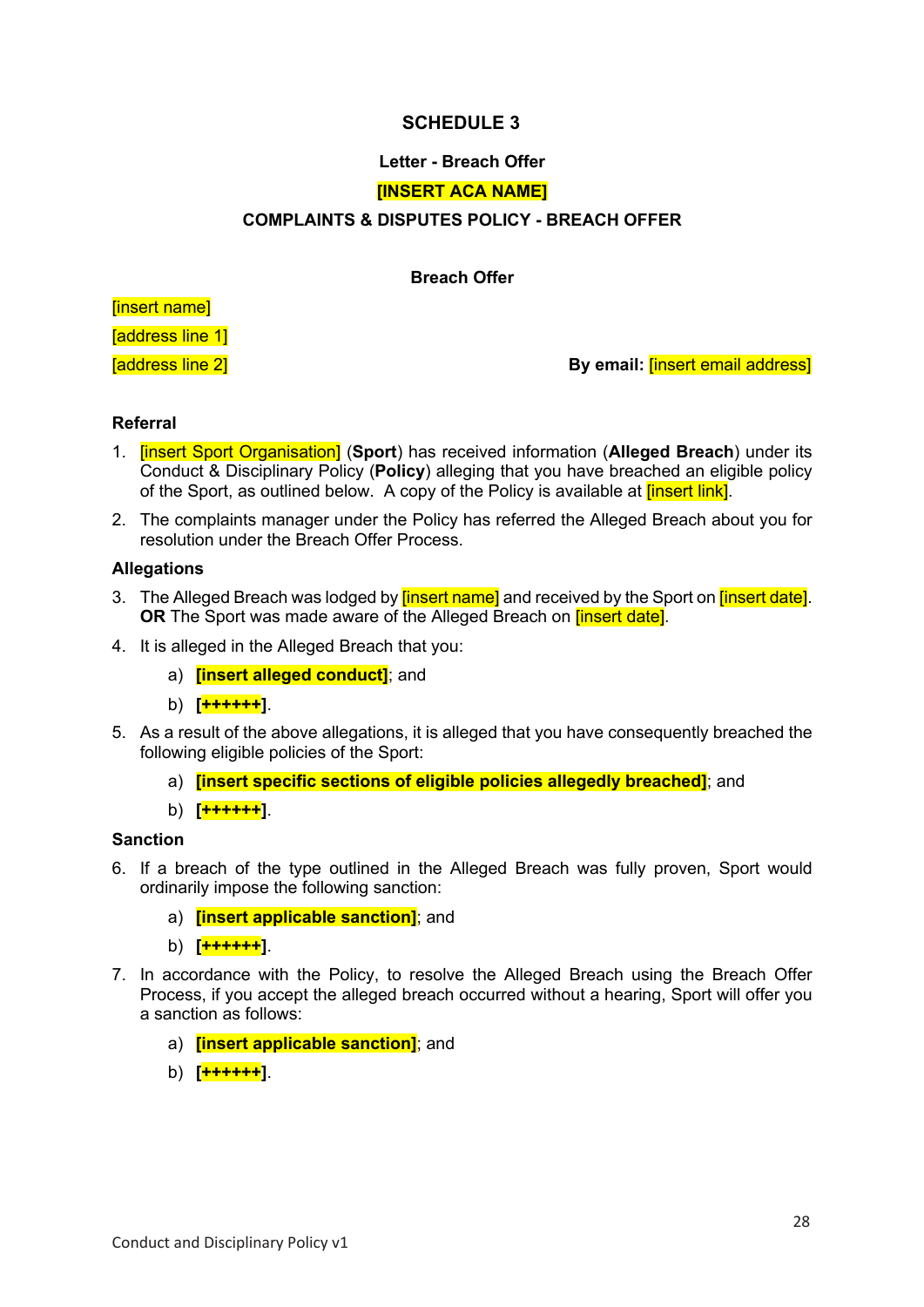## **Decision**

- 8. You are entitled to decide either to accept your alleged breach occurred, and the proposed sanction that will be imposed by Sport set out at paragraph 7, or alternatively dispute the alleged breach and/or proposed sanction.
- 9. If you dispute the alleged breach and/or proposed sanction, the Alleged Breach will be referred to a hearing tribunal for determination under the Policy.

## **Notification**

- 10. Please advise Sport's complaints manager of your decision to either accept the alleged breach and proposed sanction or dispute the breach and/or sanction and proceed to a hearing tribunal, by signing and returning the below 'Acknowledgement' to the complaints manager at **[insert contact address]**.
- 11. You must advise the complaints manager of your decision within 7 days of the date of this letter, failing which you will be deemed to have accepted the breach occurred and the proposed sanction will automatically commence.
- 12. Unless you dispute the alleged breach and/or proposed sanction, the proposed sanction will commence on the earlier of the date you notify the complaints manager of your acceptance, or the end of the date 14 days from the date of this letter.
- 13. If you have any questions in relation to this Breach Offer, the complaints manager can be contacted by telephone on **[++++++]** or by email at **[++++++]**.

Yours faithfully

[insert signatory]

## **ACKNOWLEDGEMENT**

I,………………………………………………………………………………………..………………, confirm to **[insert NSO]**, that in response to this Breach Offer, I (tick one):

Accept my breach of the eligible policies occurred and the proposed sanction offered.

OR



Dispute my breach of the eligible policies occurred and/or the proposed sanction offered and wish the matter to be heard by a hearing tribunal.

Signed: …………………………………………………………………………………………..

Dated: …………………………...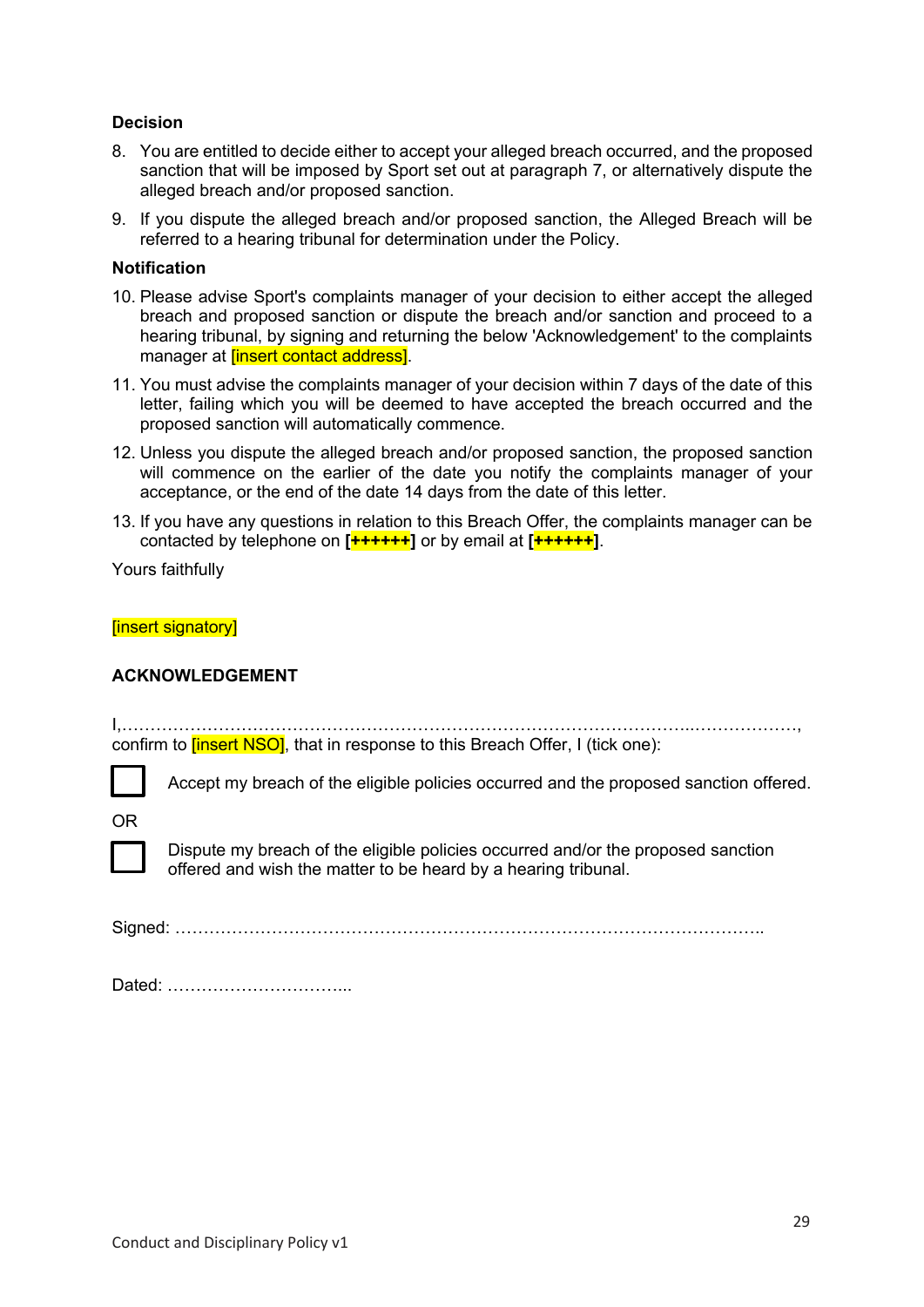## **SCHEDULE 4**

## **Internal Tribunal Procedure**

#### **Interpretation**

1. In this Schedule:

**Chair** means the chair of a particular Internal Tribunal in accordance with this Schedule.

**Legal Practitioner** is a person holding a current practising certificate as a lawyer or barrister in any Australian jurisdiction.

**Sports Administrator** means a person who currently, or within the previous five years, is or has been employed in the field of sports administration.

**Tribunal Member** means an individual person sitting on an Internal Tribunal.

- 2. Defined terms not otherwise defined in this Schedule have the meaning given to them in the Policy.
- 3. All clause references refer to this Schedule unless otherwise provided.

## **Convening Internal Tribunal**

- 4. Where required under clause 6.2 of the Policy, the Complaints Manager will convene an Internal Tribunal in accordance with this Schedule.
- 5. The Internal Tribunal shall be convened as soon as reasonably practicable after a referral under clause 5.4 of the Policy and shall endeavour to convene no later than two weeks after notification by the Complaints Manager.

#### **Composition of Internal Tribunal**

- 6. Subject to clause 8, each Internal Tribunal shall:
	- (a) Comprise three Tribunal Members selected by the Complaints Manager;
	- (b) Comprise at least one Legal Practitioner and one Sports Administrator;
	- (c) Be chaired by the Chair, who shall be appointed by the Complaints Manager and shall be:
		- (i) A Legal Practitioner; and
		- (ii) A person of experience and skills suitable to the function of chairing a tribunal.
- 7. The Complaints Manager shall use reasonable endeavours to ensure that the Tribunal Members selected for any particular Internal Tribunal:
	- (a) Do not have an actual or perceived conflict of interest in relation to the Alleged Breach that might reasonably call into question the impartiality of the Internal Tribunal; and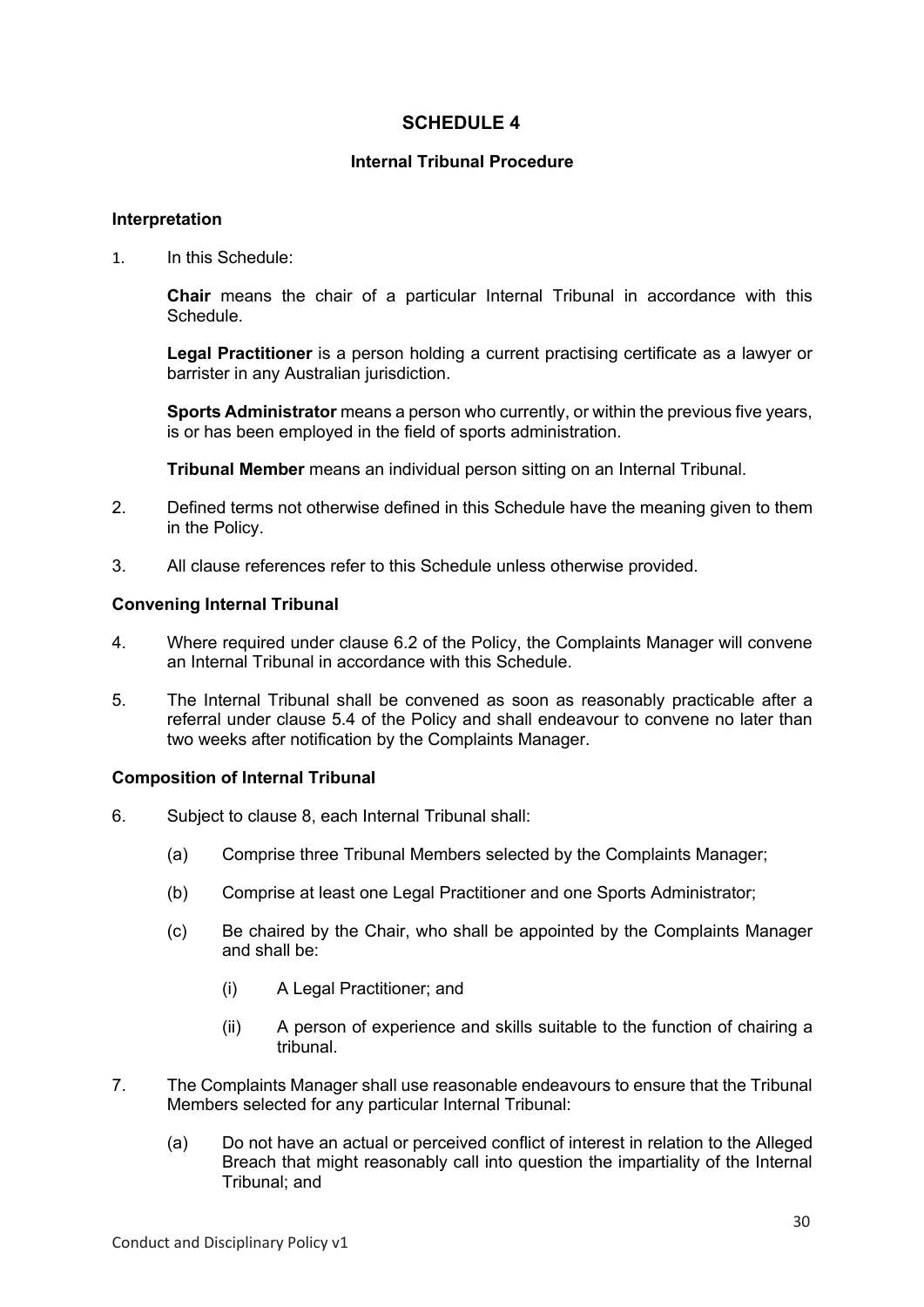- (b) Do not have any close personal connection to the Respondent(s) or the matters being considered by the Internal Tribunal.
- 8. Should a Tribunal Member become unable to sit on an Internal Tribunal following the convening of the Internal Tribunal for whatever reason, the Complaints Manager shall appoint a replacement Tribunal Member having regard to the requirements of clause 7.
- 9. Should a Respondent challenge the impartiality of any one or more Tribunal Member, the challenge will be determined by the Chair sitting alone, unless that challenge relates to the Chair in which case it will be determined by:
	- (a) The Complaints Manager; or
	- (b) If the Complaints Manager is unavailable or unable to act, the other members of the Internal Tribunal.
- 10. There shall be no right of appeal from a decision made under clause 9.
- 11. No Internal Tribunal decision shall be invalidated by any irregularity in the appointment of a Tribunal Member.

## **Responsibilities of Chair**

- 12. Without limiting any other duties of the Chair set out under this Schedule, the person appointed as Chair of the Internal Tribunal shall have the following responsibilities:
	- (a) To chair hearings of the Internal Tribunal;
	- (b) To ensure accurate records are kept of all of the Internal Tribunal's proceedings and decisions, including at a minimum:
		- (i) Particulars of the hearing, including date, time and location;
		- (ii) The names of each Tribunal Member, Complainant, Respondent, witnesses called, and any other parties permitted to attend by the Internal Tribunal;
		- (iii) The decision of the Internal Tribunal, including any Sanction imposed, whether given to the parties orally, in writing or a combination of both, and the date(s) of communication; and
	- (c) To communicate to all parties of an Internal Tribunal the results of such Internal Tribunal and provide a copy of the record of result to the Complaints Manager within seven days of the hearing.

## **Attendance at Internal Tribunal**

- 13. The following persons shall be required to attend the Internal Tribunal hearing conducted under this Schedule:
	- (a) The Respondent; and
	- (b) The Complainant.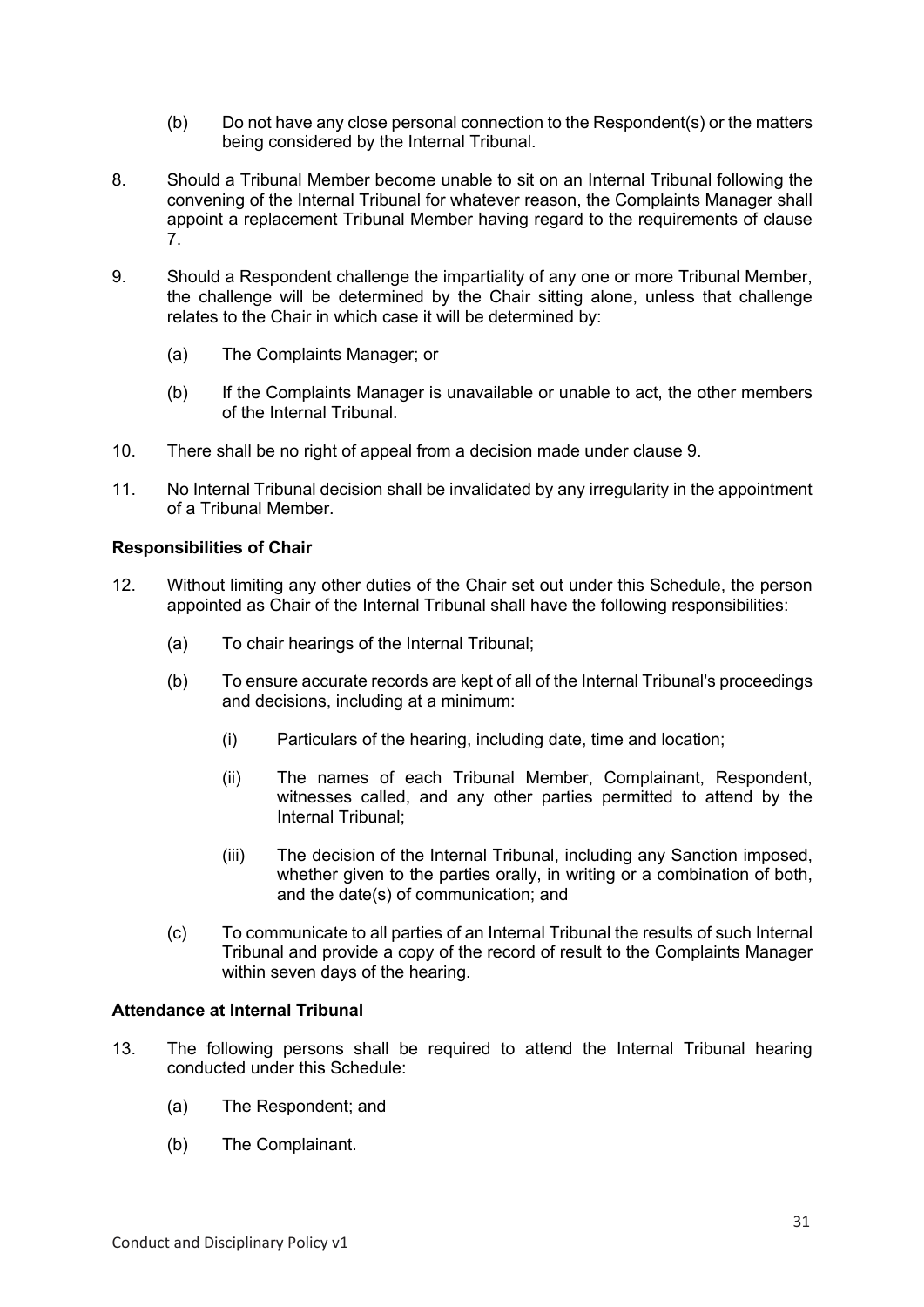- 14. The following persons shall be entitled to attend an Internal Tribunal hearing as required by the Complainant, or the Respondent:
	- (a) Witnesses called to give evidence by a Respondent;
	- (b) Witnesses called to give evidence by the Complainant;
	- (c) Any person that the Chair in their absolute discretion believes will assist the Internal Tribunal and invites to attend the Internal Tribunal for that purpose; and
	- (d) Where the Respondent, the Complainant or a witness is a Vulnerable Person, an adult adviser, which will in the absence of unavailability or other extraordinary circumstance be expected to be such person's parent or guardian.
- 15. Legal Practitioners are not permitted to appear before, or represent a party at, the Internal Tribunal unless in their personal capacity as a party to the Dispute. This clause does not prohibit a party seeking legal advice in relation to an Alleged Breach or engaging a Legal Practitioner to prepare materials to be used by that party at the Internal Tribunal.
- 16. Each party to the Internal Tribunal shall bear their own costs.

## **Non-attendance by Respondent(s)**

- 17. If any Respondent (or representative of a Respondent organisation) fails to attend the Internal Tribunal hearing without reasonable cause, the hearing may proceed and a determination may be made by the Internal Tribunal in the absence of the Respondent, provided that the Internal Tribunal is satisfied that this Schedule have been complied with.
- 18. A Respondent or Complainant may apply to the Chair to have an Internal Tribunal hearing:
	- (a) Adjourned; or
	- (b) Convened in another way (eg teleconference),

if there are compelling circumstances that warrant such steps being taken to avoid costs, hardship or significant inconvenience to one or more parties. The Internal Tribunal has sole discretion on whether or not to grant the application.

19. If the Complainant fails to attend an Internal Tribunal hearing without reasonable cause, the hearing may proceed and a determination may be made by the Internal Tribunal in the absence of that person, provided that the Internal Tribunal is satisfied that all notification procedures under this Schedule have been carried out.

## **Procedure of Internal Tribunal**

- 20. The Internal Tribunal shall conduct the hearing in such manner as it sees fit and may in its absolute discretion:
	- (a) Consider any evidence, and in any form that it deems relevant;
	- (b) Question any person giving evidence;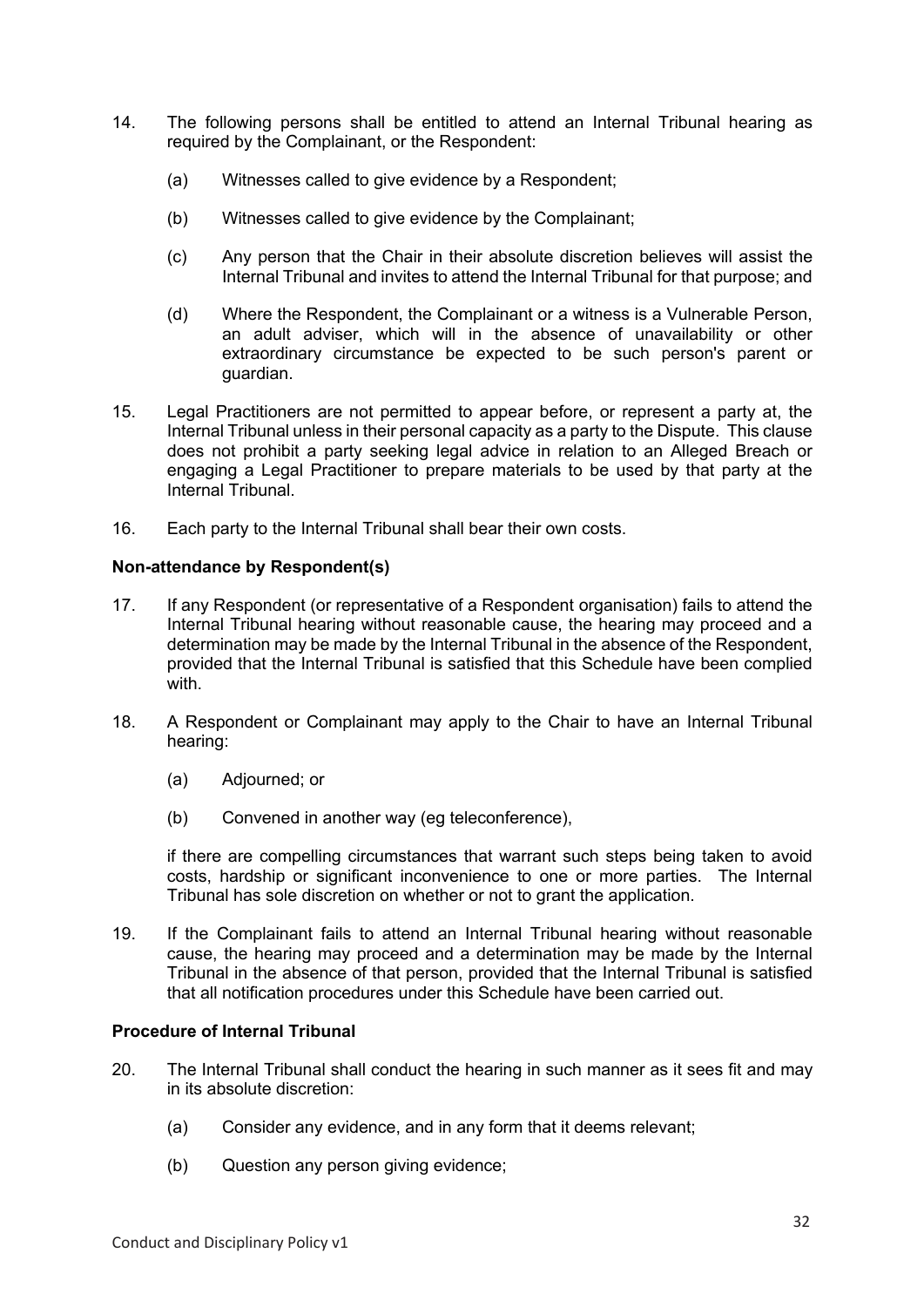- (c) Limit the number of witnesses presented to those who provide any new evidence; and
- (d) Act in an inquisitorial manner in order to establish the truth of the issue/case before it.
- 21. Without limiting the Internal Tribunal's power to regulate its own procedure as it sees fit, the Internal Tribunal shall ordinarily proceed in accordance with the following steps:
	- (a) If a body corporate, the NSO, a Member Organisation or Affiliate is a party to an Internal Tribunal hearing, one member of that body corporate, NSO, Member Organisation or Affiliate shall be appointed by the body corporate, NSO, Member Organisation or Affiliate to act as spokesperson for such body at the Internal Tribunal.
	- (b) At the commencement of a hearing, the Chair will identify the Tribunal Members and determine whether the Respondent is present to answer the allegation(s) in the Alleged Breach.
	- (c) The Respondent and the Complainant will be notified of their right to remain in the hearing until all evidence is presented but not to be present while the Internal Tribunal considers its findings and determines an appropriate Sanction (if any).
	- (d) The Chair shall advise all those persons present of the method of recording the hearing (if any).
	- (e) The allegation(s) as contained in the Alleged Breach shall be read out in the presence of all persons eligible to be present.
	- (f) The Respondent shall be asked whether or not they intend to contest the allegation(s).
	- (g) If the Respondent does not contest the allegation(s), the Chair will provide the Complainant and the Respondent with an opportunity to make submissions as to the appropriate Sanction (if any) to be imposed. In such circumstances, the Complainant and/or the Respondent may, if they wish, call witnesses to give evidence regarding the seriousness or otherwise of the breach, and any other mitigating or aggravating factors.
	- (h) If the Respondent contests the allegation(s), then the Chair will ask all witnesses except the Complainant(s) and the Respondent (and their advisers, if appointed in accordance with this Schedule) to leave the room and to wait to be called to give their evidence.
	- (i) The Complainant shall proceed to give evidence and the witnesses (if any) called by the Complainant(s) shall be called upon to give their evidence in turn, subject to the approval of the number of witnesses to be called by the Internal Tribunal in its discretion. The Respondent (or, if they are a minor his/her adviser) may ask questions of the Complainant or any witness called.
	- (j) Each witness shall be entitled to leave the Internal Tribunal hearing after giving evidence unless otherwise directed by the Internal Tribunal. Witnesses shall be entitled to remain in the hearing room after giving evidence with the permission of the Internal Tribunal.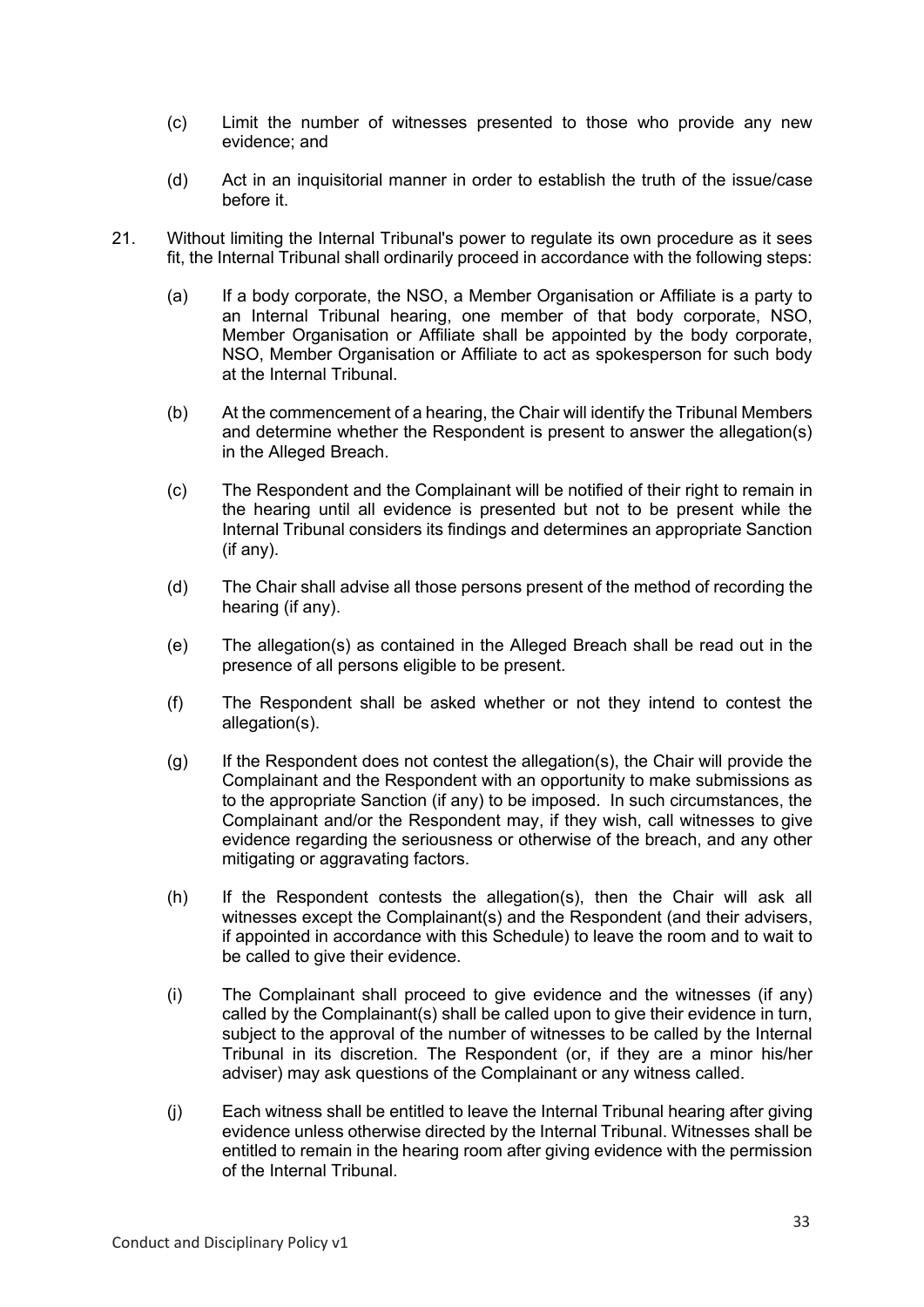- (k) The Respondent shall then be entitled to present their defence. Witnesses may be called subject to the approval of the number of witnesses to be called by the Internal Tribunal in its discretion. Complainants or the adviser to a Complainant who is a minor may ask questions of the Respondent or any witness called.
- (l) Where a person under the age of 18 exercises his/her right to have an adult observer or adviser present in accordance with this Schedule, a reasonable opportunity for consultation between the minor and the adviser shall be provided by the Internal Tribunal.
- (m) Where the Respondent makes video evidence available to the Internal Tribunal, it may, at the discretion of the Internal Tribunal, be presented. The onus of providing suitable viewing equipment shall lie with the person requesting that the evidence be presented.
- (n) The Internal Tribunal may, so as to limit inconvenience to witnesses, allow evidence to be given by telephone or videoconference.
- 22. At the conclusion of all of the evidence and submissions the Chair shall ask the Respondent, the Complainant and all other persons present to leave the hearing room while the Internal Tribunal considers its findings.
- 23. If the Internal Tribunal is satisfied that a breach of an Eligible Policy has been proven using the Standard of Proof, it shall find the breach proven. Otherwise the Alleged Breach shall be dismissed.
- 24. If the Internal Tribunal is not satisfied that the particular alleged breach has been proved but is satisfied that a lesser breach of an Eligible Policy has been proven, then the Internal Tribunal may find such lesser breach proved.
- 25. Where it appears to the Internal Tribunal that the Complainant has made an error in making the wrong alleged breach of an Eligible Policy, or omitted alleged breaches that should have been made, the Internal Tribunal may amend the allegation(s), subject always to the requirement that the Respondent must be informed of the new allegations and given an opportunity to respond to such allegations.
- 26. The decision of the Internal Tribunal shall be given by the Chair in the presence of both the Respondent and Complainant, unless one or both choose not to remain. If:
	- (a) One of the Respondent or Complainant are not present, the Chair may give the decision orally, and must communicate the decision to the non-attending party in writing as soon as practicable; or
	- (b) Neither the Respondent nor Complainant are present, the Chair must communicate the decision to each of the Respondent and Complainant in writing as soon as practicable.
- 27. The Internal Tribunal may reserve its decision but if it does so, it will provide its decision within 14 days of the hearing.
- 28. The Internal Tribunal is not obliged to give oral or written reasons for any decision made by it under this Schedule but may do so if it wishes.
- 29. Where the Internal Tribunal finds that one or more alleged breaches of an Eligible Policy have been proven, it shall inform the parties of its decision and provide the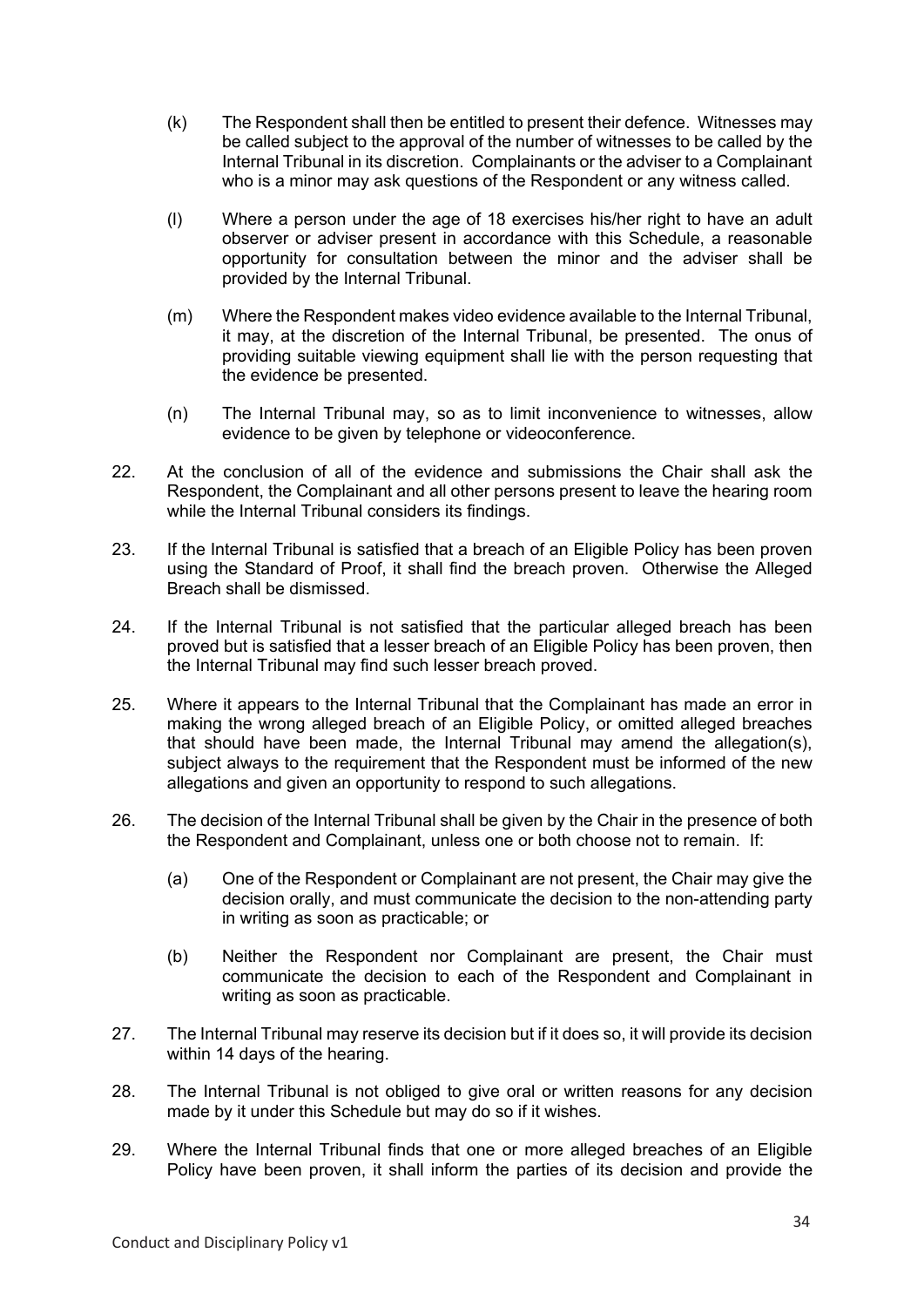Complainant and the Respondent with an opportunity to make submissions as to any aggravating or mitigating factors, before the Internal Tribunal makes a decision on Sanction. The Internal Tribunal may, in its absolute discretion, decide that it is appropriate to:

- (a) Receive oral submissions as to Sanction immediately after delivering its decision on liability; or
- (b) Adjourn the hearing to allow the parties to make Sanction submissions on some later date, in which case, the Internal Tribunal shall direct whether submissions on penalty should be made orally or in writing.
- 30. After considering the parties' submissions as to Sanction, the Internal Tribunal shall determine the Sanction to be imposed (if any) in accordance with clause 5.6 of the Policy, and shall advise the Respondent of the Sanction. The Chair shall also notify the Complaints Manager of the decision of the Internal Tribunal.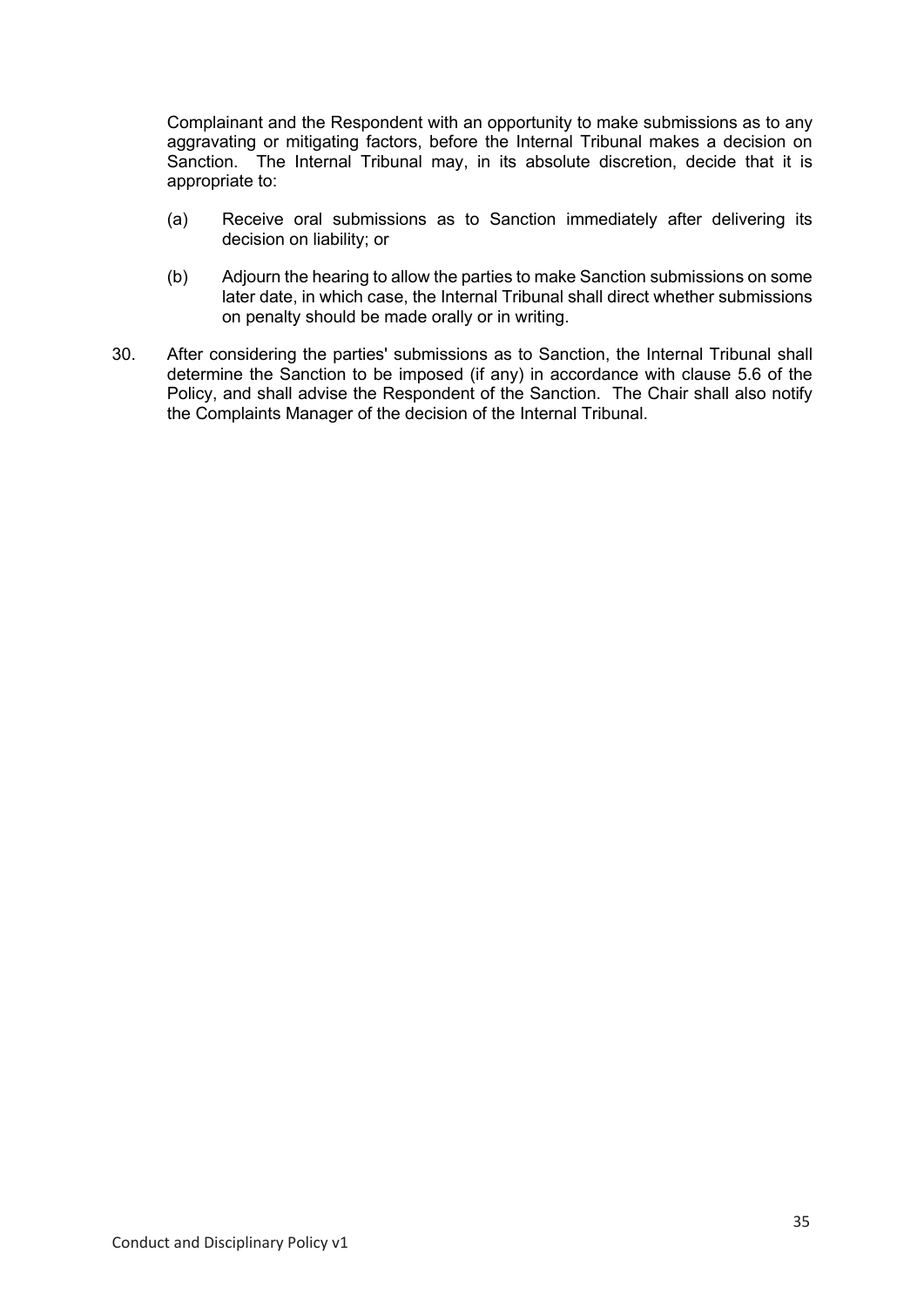## **SCHEDULE 5**

## **Internal Appeals Tribunal Procedure**

## **Interpretation**

1. In this Schedule:

**Appeal Chair** means the chair of a particular Internal Appeals Tribunal in accordance with this Schedule.

**Tribunal Member** means an individual person sitting on an Internal Appeals Tribunal.

- 2. Defined terms not otherwise defined in this Schedule have the meaning given to them in the Policy or Schedule 4, as the case may be.
- 3. All clause references refer to this Schedule unless otherwise provided.

## **Convening Internal Appeals Tribunal**

- 4. As required under clause 7.6 of the Policy, the Complaints Manager will convene an Internal Appeals Tribunal in accordance with this Schedule.
- 5. The Internal Appeals Tribunal shall be convened as soon as reasonably practicable after a referral under clause 7.6 of the Policy and shall endeavour to convene no later than two weeks after notification by the Complaints Manager.

#### **Composition of Internal Appeals Tribunal**

- 6. Subject to clause 7, each Internal Appeals Tribunal shall
	- (a) Comprise three Tribunal Members selected by the Complaints Manager;
	- (b) Comprise at least one Legal Practitioner and one Sports Administrator; and
	- (c) Be chaired by the Appeal Chair who shall be appointed by the Complaints Manager and shall be:
		- (i) A Legal Practitioner; and
		- (ii) A person of experience and skills suitable to the function of chairing an Internal Appeals Tribunal,

none of whom sat on or was involved in the original Hearing Tribunal for the Alleged Breach subject of the appeal.

7. Clauses 8 to 10 (inclusive) of Schedule 4 apply to an Internal Appeals Tribunal with any necessary amendments.

#### **Procedure of Internal Appeals Tribunal**

8. Subject to this Schedule, the Internal Appeals Tribunal and persons appearing before it are bound by the same procedures under this Policy as if the Internal Appeals Tribunal was the Internal Tribunal hearing a matter at first instance.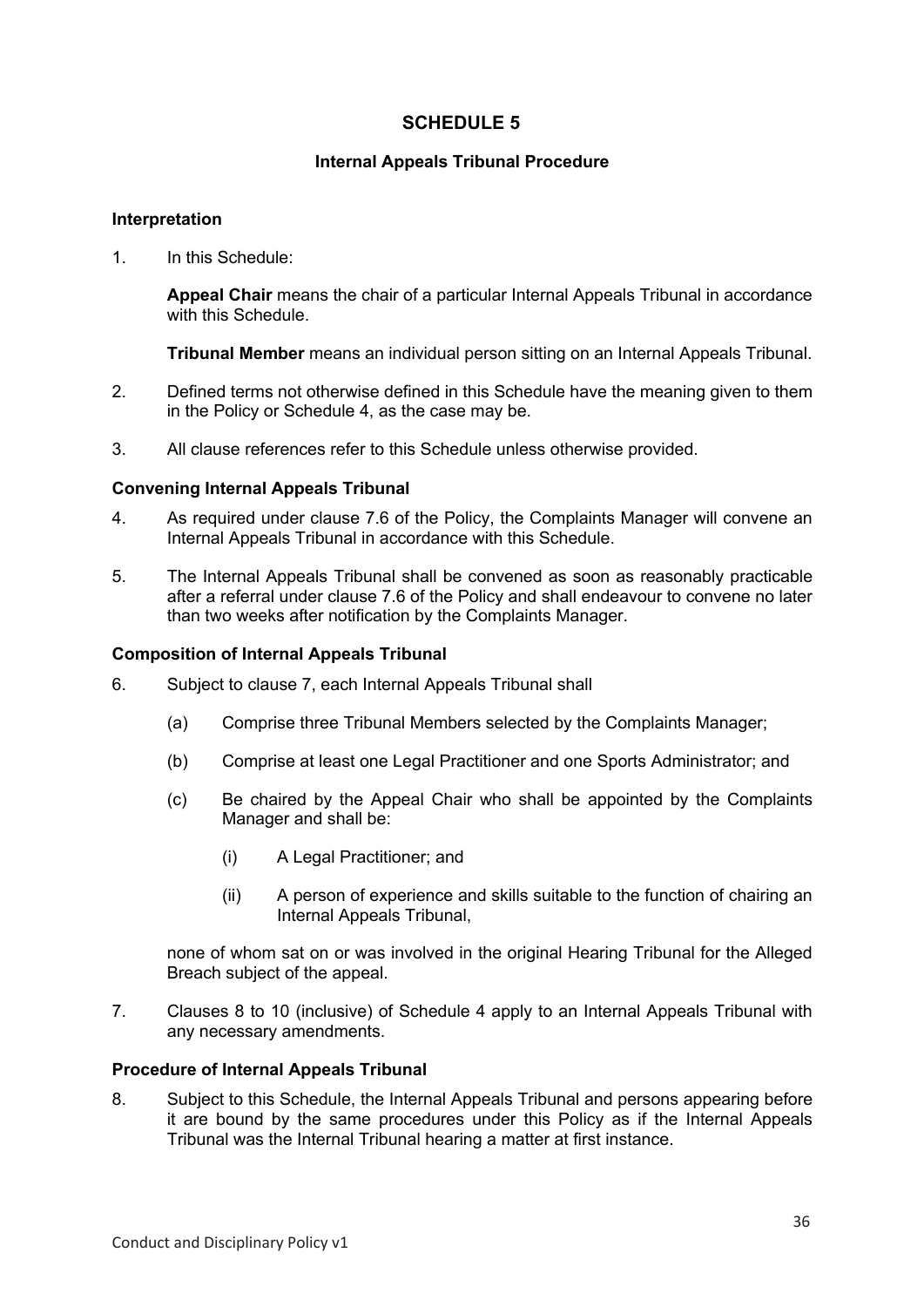- 9. The Complaints Manager shall forward records of the Internal Tribunal hearing in which the matter the subject of the appeal was heard at first instance to the Appeal Chair.
- 10. The Internal Appeals Tribunal must limit its hearing to consideration of the Ground(s) of Appeal relied upon by the Appellant under clause 7.3 of the Policy, in accordance with clause 7.7 of the Policy.
- 11. An Internal Appeals Tribunal has the power to:
	- (a) Dismiss the appeal;
	- (b) Uphold the appeal;
	- (c) Impose any of the Sanctions set out in the Policy; or
	- (d) Reduce, increase or otherwise vary any Sanction imposed by the Internal Tribunal under the Policy,

in accordance with clause 10 but otherwise in such manner as it thinks fit.

- 12. At the conclusion of the appeal, the Appeal Chair shall ensure that the Appellant, Respondent and ACAare informed of the determinations of the Internal Appeals Tribunal. The Appeal Chair shall also notify the Complaints Manager of the decision of the Internal Appeals Tribunal.
- 13. The Internal Appeals Tribunal is not obliged to give oral or written reasons for its decision.
- 14. The Internal Appeals Tribunal has discretion to order the refund of the appeal fee and shall do so where the appeal results in the breach being dismissed or the Sanction reduced.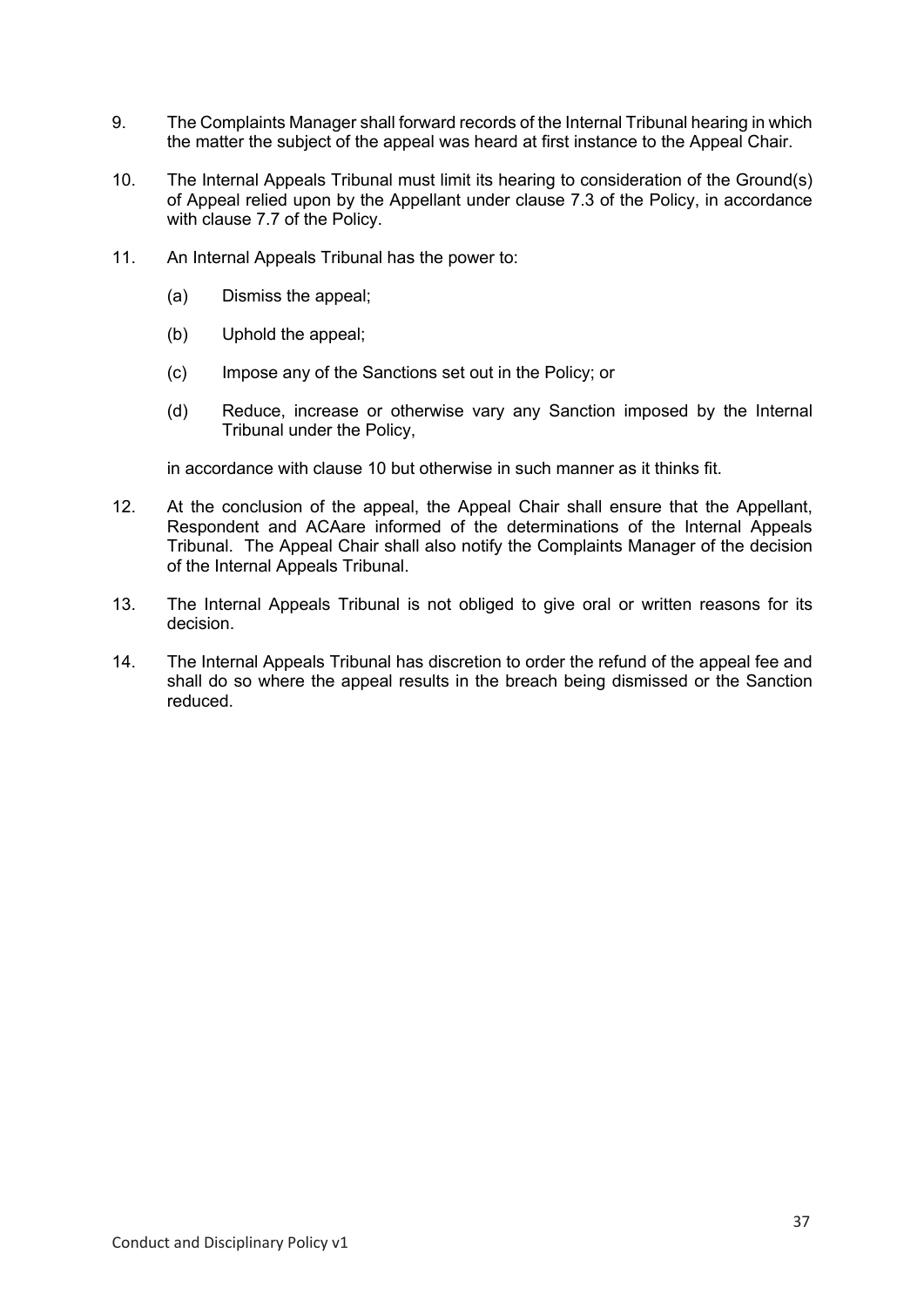# **ANNEXURE A**

## **Record of Alleged Breach**

| Name of Complaints<br>Manager                            |                                    |              | $\Box$       | <b>Complaint Form</b><br>attached |
|----------------------------------------------------------|------------------------------------|--------------|--------------|-----------------------------------|
| Process chosen to<br>resolve Alleged Breach<br>(if any)  |                                    |              |              |                                   |
| <b>Was Provisional Action</b><br>taken?                  | $\square$ Yes                      | $\square$ No |              |                                   |
| If so, what?                                             |                                    |              |              |                                   |
| Was Alleged Breach<br>referred to external<br>agency?    | $\square$ Yes                      | $\square$ No |              |                                   |
|                                                          | Please detail:                     |              |              |                                   |
| Date Complaint Form<br>received                          |                                    |              |              |                                   |
| Date Process<br>undertaken                               |                                    |              |              |                                   |
| Was Alleged Breach<br>valid?                             | $\Box$ Yes                         | $\square$ No |              |                                   |
| If not, why?                                             | Please detail                      |              |              |                                   |
| <b>If Alternative Dispute</b><br><b>Resolution (ADR)</b> | Date of referral to ADR:           |              |              |                                   |
|                                                          | Type of ADR:                       |              |              |                                   |
|                                                          | Date of ADR:                       |              |              |                                   |
|                                                          | Alleged Breach resolved at ADR:    | $\Box$ Yes   | $\square$ No |                                   |
|                                                          | If no, alternative Process chosen: |              |              |                                   |
|                                                          | If Yes, please detail:             |              |              |                                   |
| <b>If Warning Procedure</b>                              | Date letter sent to Respondent:    |              |              |                                   |
|                                                          | Any further comments:              |              |              |                                   |